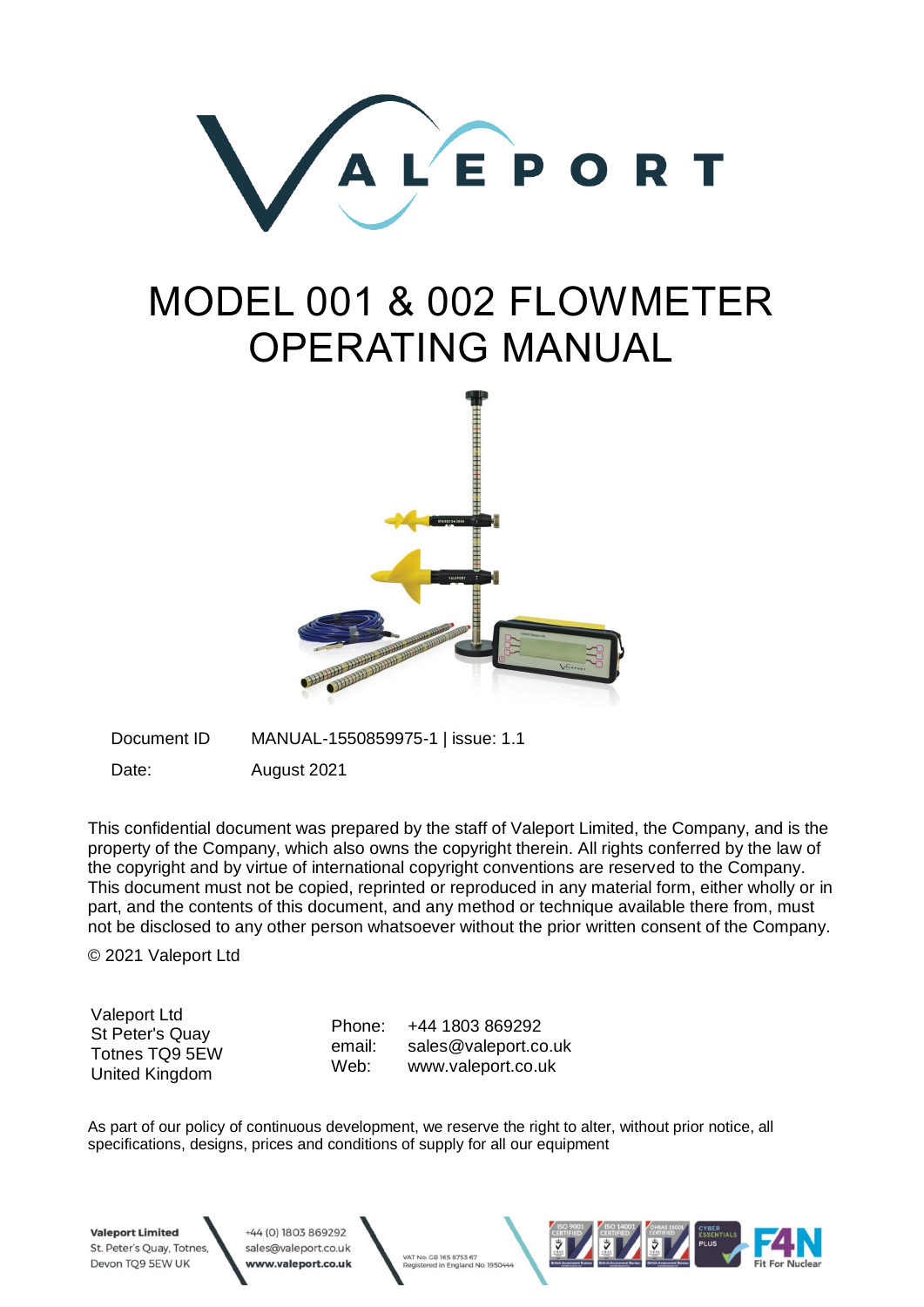

# **Table of Contents**

| 1              | 1.1<br>1.2                                                                                                        |  |
|----------------|-------------------------------------------------------------------------------------------------------------------|--|
| 2              | 2.1<br>2.2                                                                                                        |  |
| 3              | 3.1<br>3.1.1<br>3.1.2<br>3.2<br>3.3<br>3.4                                                                        |  |
| $\overline{4}$ | 4.1<br>4.1.1<br>4.1.2<br>4.1.3                                                                                    |  |
| 5              | 5.1<br>5.2<br>5.3<br>5.4<br>5.5<br>5.6<br>5.6.1<br>5.6.2<br>5.6.3<br>5.7<br>5.8<br>5.9<br>5.9.1<br>5.9.2<br>5.9.3 |  |
| 6              | 6.1                                                                                                               |  |
| 7<br>8         | Figures<br>7.1<br>7.2<br>7.3<br>7.4<br>7.5                                                                        |  |
|                |                                                                                                                   |  |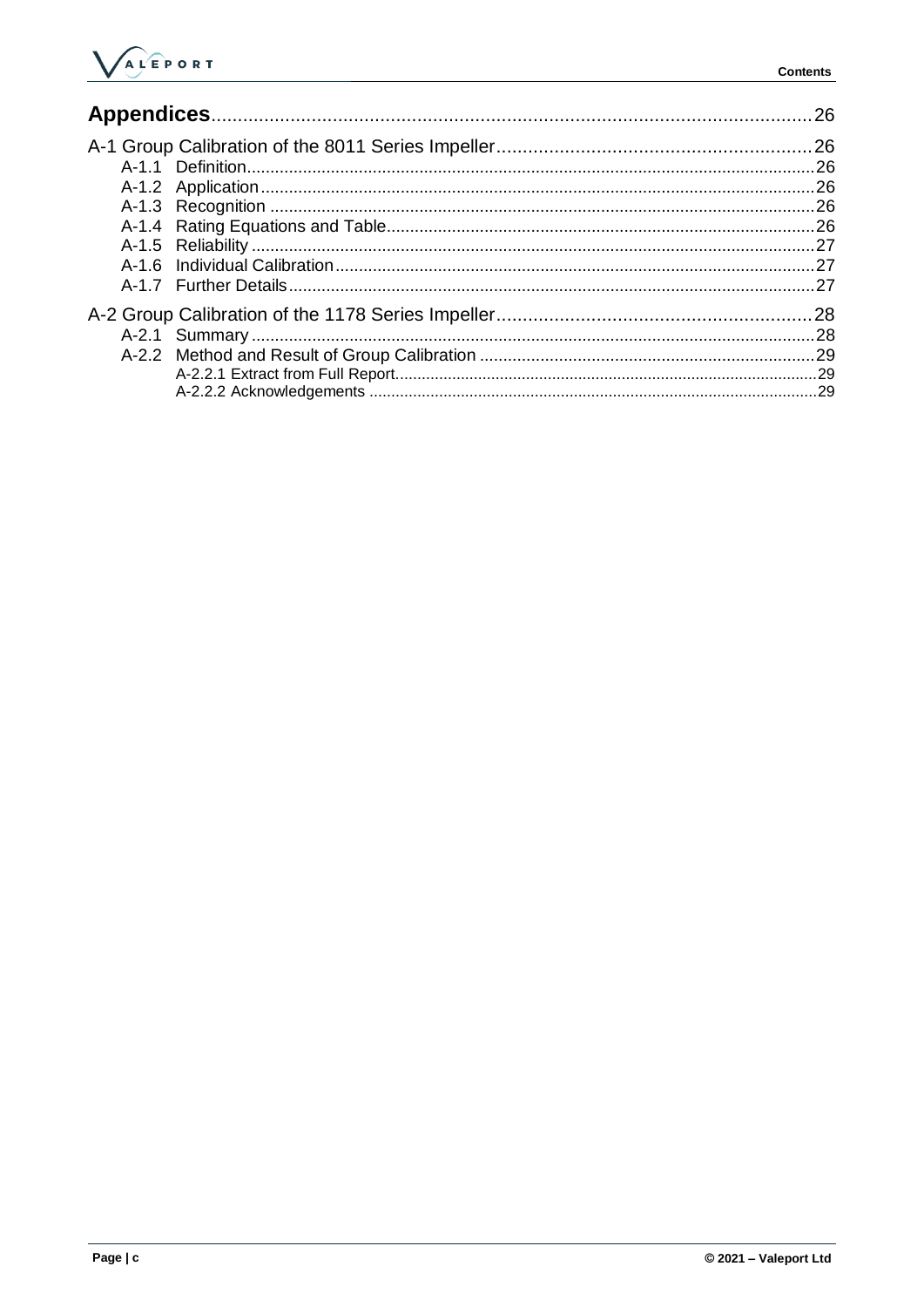

# <span id="page-3-0"></span>1 Design & Configuration

The Valeport "Braystoke flowmeter" (BFM) 001 and BFM002 flowmeters have been designed to withstand long periods of operation underwater and to need little maintenance with as few moving parts as possible. They are designed to accurately measure water velocity in open channels with flows varying from 0.03 m/s to 10 m/s (BFM001), or 0.05m/s to 5m/s (BFM002). The calibration of the meters is based upon Group Calibrations carried out by HR Wallingford to standards established by the British Standards Institution.

The flowmeters are available with both Wading and Suspension Sets to allow the equipment to be employed in a wide variety of applications.

### <span id="page-3-1"></span>1.1 Basic Design

### Refer to [Figure 1 \(BFM001\)](#page-22-1) and [Figure 3 \(BFM002\).](#page-23-1)

The basic principle of the Meter is to open and close a reed switch by rotating magnets around it, to open and close a circuit producing a pulse. The pulse count is displayed on one of the liquid crystal displays in the Control Unit. A bias magnet fitted into the meter hub produces a strong magnetic field and allows only one pulse per impeller revolution. The only moving part of the Meter is the neutrally buoyant impeller, which houses the magnets. The bearings fitted to this impeller are made from PTFE plastic and are water lubricated. Since the impeller has very little weight in water, the load on the bearings is negligible. The impeller and hub incorporate an anti‑weed system that prevents weed entangling around the impeller shaft. Once the chamber around the impeller shaft and bore have filled with water, very little or no silt will enter the bearings.

### <span id="page-3-2"></span>1.2 Operational Use

The flowmeter may be used in two different ways according to operational requirements, and equipment supplied:

- A. Wading ‑ where the water depth permits, the operator may use the Meter clamped to the wading rods, wading across the river or stream and making velocity measurements at the required intervals and depths. The centimetre markings on the wading rods permit the Meter to be accurately positioned at the required height in the water column, and also to establish the total water depth to enable profile depths to be calculated.
- B. Suspension ‑ in deeper water the Meter may be suspended from a cable over a bridge or parapet to make the required velocity measurements.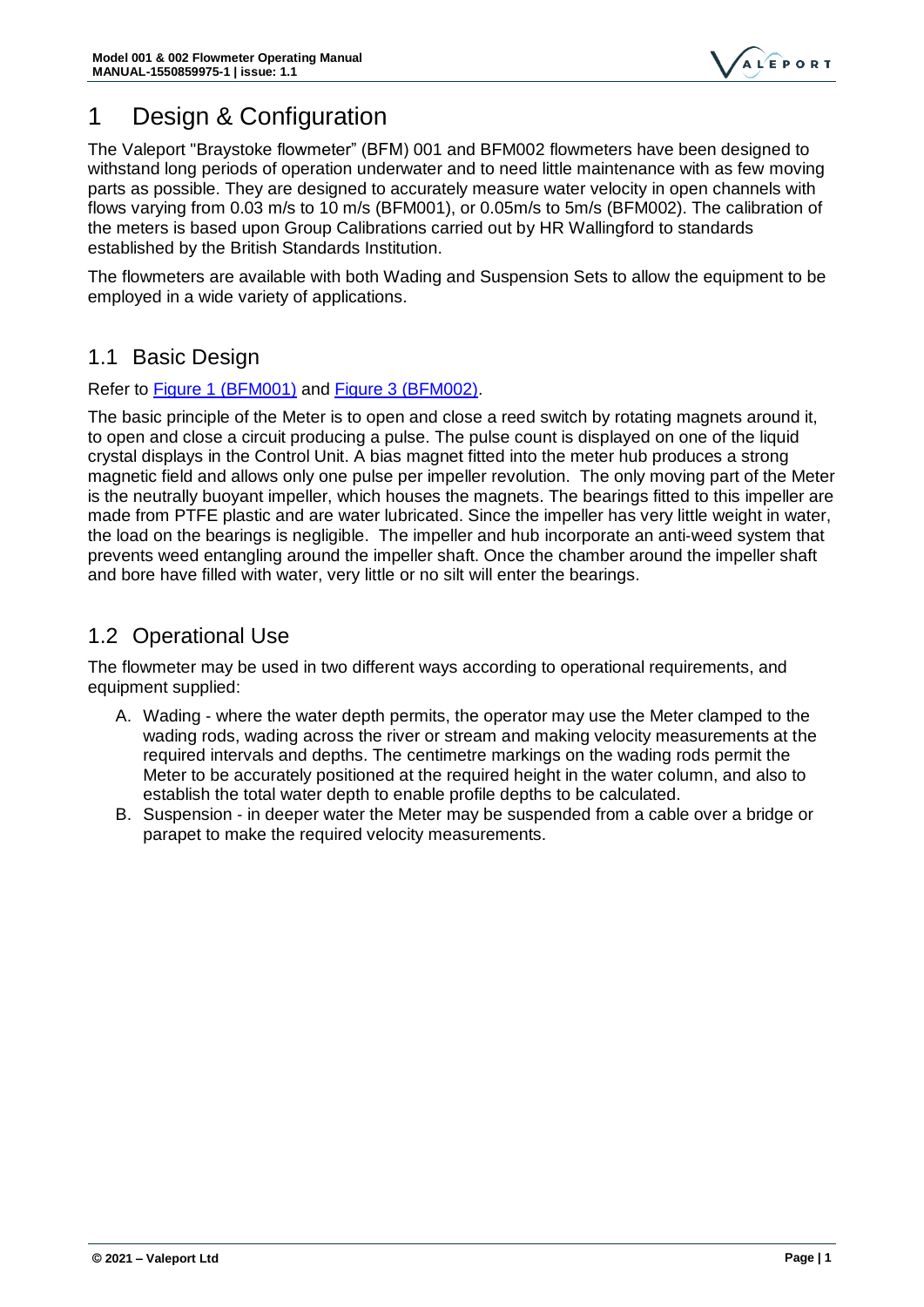

# <span id="page-4-0"></span>2 Assembly Instructions

### <span id="page-4-1"></span>2.1 Wading Set

To assemble:

- i. Remove wading rods from case and screw together.
- ii. Screw rods into base.
- iii. Remove suspension pin from Meter, and slide Meter on to rods, setting at required position.
- iv. Screw on direction knob, adjusting Meter so that the impeller points in the direction indicated by the arrow/dot on the direction knob. This makes operation of the unit easier when the Meter cannot be seen in murky water.
- v. Clip the wading signal cable into the Meter (see Figure 1) and plug the jack connector into the Control Unit.
- vi. Ensure that the battery is connected inside the Control Unit and the Meter is now ready for use.

Refer to Section [Operational Use](#page-3-2) to learn how to operate the meter and control unit.

### <span id="page-4-2"></span>2.2 Suspension Set

To assemble:

- i. Remove wading rod locking screw from the Meter body and screw in tailfin.
- ii. Remove suspension pin, slide suspension bar through the Meter and set the bar at the required height using the suspension pin.
- iii. Clip the suspension cable to the top end of the suspension bar using the stainless steel shackle provided, and clip the reed switch assembly into the Meter.
- iv. If a Columbus Sinker Weight is being used, attach this to the bottom of the suspension bar.
- v. Plug the jack connector into the Control Unit, ensure the battery is connected inside the Control Unit and the Meter is ready for use.

The Balance Weight on the tailfin is pre-set for use in fresh water. The Meter should be suspended in the water to be gauged and a check made that the Meter lies horizontally. The balance of the unit may be adjusted by moving the balance weight on the tailfin, using the Allen key provided.

Refer to Section [Operational Use](#page-3-2) to learn how to operate the meter and control unit.

Non‑Valeport Control Units

It is advised that if the revolution counter being used is not of Valeport origin, no more than 5 milliamps are passed through the reed switch, to avoid damage. Valeport cannot accept responsibility for damage incurred when using non‑Valeport Control Units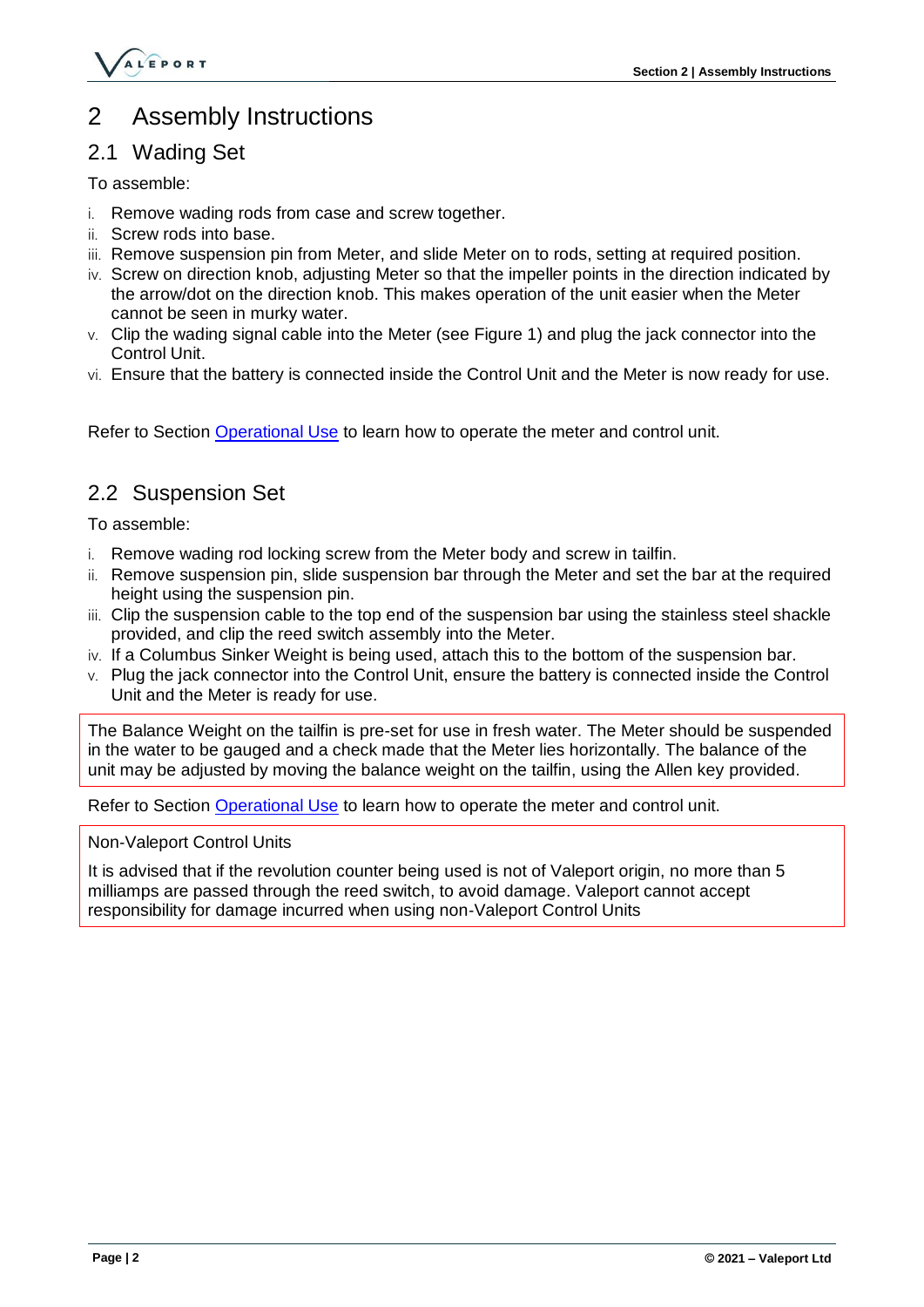

# <span id="page-5-0"></span>3 Maintenance Instructions

The BFM001 and 002 flowmeters have been designed to require minimum maintenance under normal operating conditions. The Control Unit and wading/suspension cables should require no maintenance other than routine inspection and cleaning. It is recommended that the flowmeter itself is thoroughly washed and cleaned in fresh water after each deployment. If the unit has been used in silt-laden water, the impeller should be removed and the impeller bearings and shaft also washed in clean water. This will significantly extend the life of the impeller and shaft.

On no account should a sharp instrument be used in the cleaning process. For extreme conditions, particularly where there are metallic particles in suspension, impellers with extended skirts are available. Before repacking into the carrying cases, all items should be completely dried to prevent any tarnishing of the equipment whilst in transit or storage. Instructions are detailed below for routine maintenance procedures:

### <span id="page-5-1"></span>3.1 To replace an Impeller

Refer to [Figure 1 \(BFM001\)](#page-22-1) and [Figure 3 \(BFM002\).](#page-23-1)

- <span id="page-5-2"></span>3.1.1 To remove Impeller
- i. Unscrew the nose cone of the impeller anticlockwise to remove.
- ii. With a 3mm spanner, hold the nut nearest to the washer, and with another spanner release the other nut.
- iii. Remove both nuts, washer and impeller.
- iv. Clean the hub face and the impeller shaft to remove any silt or dirt.
- v. Check the wear condition of the shaft to ensure the bearing areas are clean and smooth.

If there is significant wear on the shaft, it should be replaced.

### <span id="page-5-3"></span>3.1.2 To replace Impeller

- i. Stand the meter down on its end face with the shaft pointing upwards, and replace impeller with the nose cone fitted.
- ii. Unscrew the nose cone to allow the impeller to rest against the main body hub face.
- iii. Hold the impeller down against the hub face and slowly screw down the nose cone until it begins to lift the impeller away from the hub face.
- iv. Check that the clearance between the nose cone and the impeller end face is within tolerance (0.5 to 0.75 mm, 0.02 to 0.03 in). If the distance is outside this range, then the shaft will need to be adjusted.
- v. Remove the nose cone and fit the washer and nuts supplied, setting the gap between the washer and front hub of the impeller to 1.5 mm (0.062 in).
- vi. Replace nose cone, checking gap as in item iv. Finger tight only is sufficient; undue force may cause damage.

At no time should any lubricant be applied to the shaft or bearings. The only lubrication needed is given by the water the unit is used in.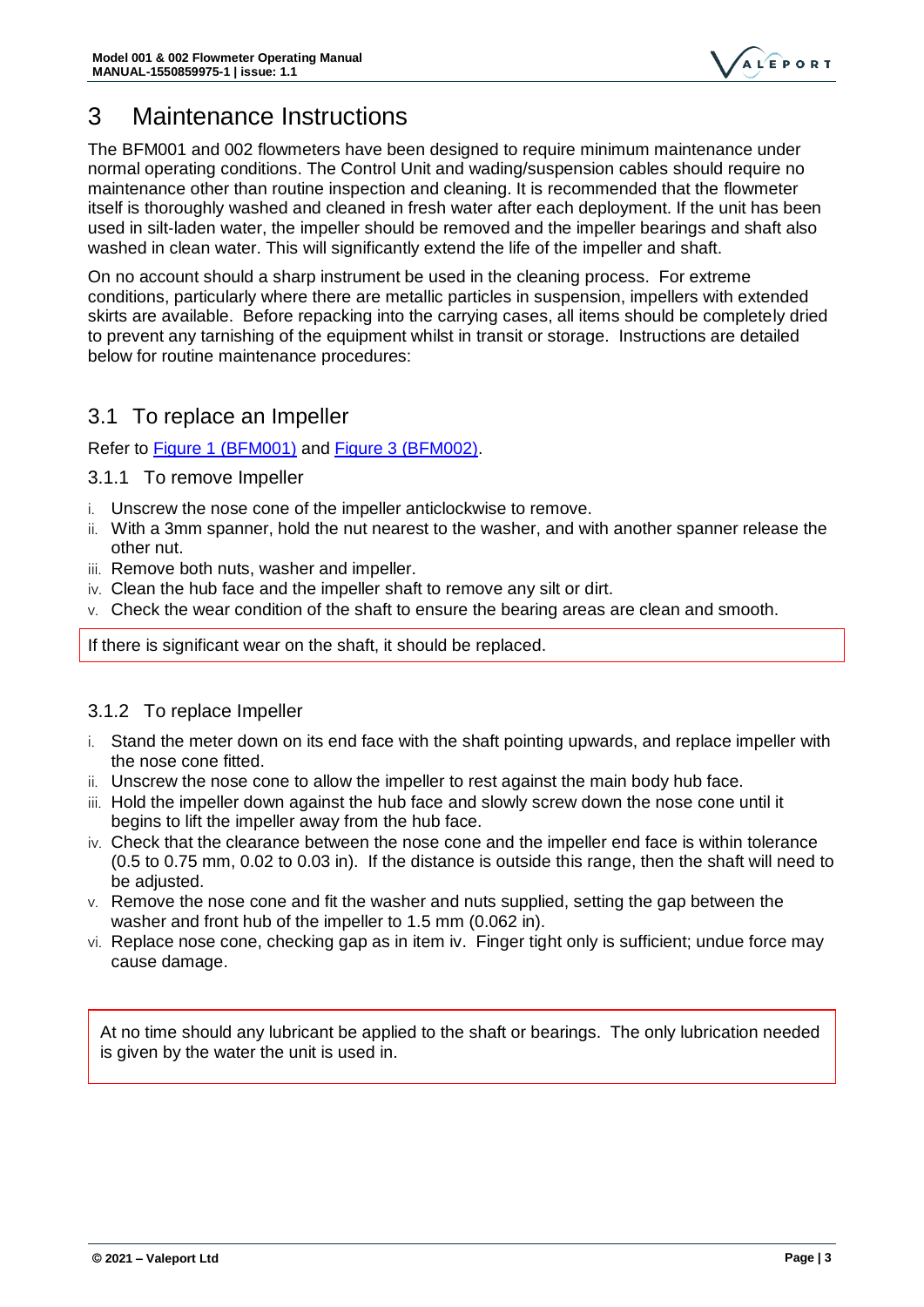

### <span id="page-6-0"></span>3.2 To Replace an Impeller Shaft

#### Refer to [Figures 2 \(BFM001\)](#page-22-2) and [Figure 4 \(BFM002\).](#page-24-1)

- i. Remove the impeller as described above.
- ii. With a ring spanner, unscrew anti-clockwise the shaft lock nut and remove the shaft.
- iii. Clean main body hub face to remove any silt or dirt.
- iv. With a little Loctite applied to the shaft thread, replace the shaft and tighten the lock nut to give the initial setting of the point of the shaft to the main body hub face.
- v. Refit the impeller as described above, and check that the tolerances are correct.
- vi. If shaft length requires adjusting, remove impeller, slacken lock nut, adjust shaft accordingly and re-tighten.
- vii. Finally, check that pulses are being received by the Control Unit.

### <span id="page-6-1"></span>3.3 To Replace a Reed Switch Assembly

#### Refer to Figure 5 - [Reed Switch Assembly.](#page-25-1)

- i. Hold reed switch adapter (cable end), unscrew the housing in an anticlockwise direction. If it is tight, a pair of pliers may be used, but great care should be taken.
- ii. When fitting the replacement reed switch assembly, ensure that the 'O' ring is clean and in position.

### <span id="page-6-2"></span>3.4 To Test the Free Running of the Impeller Assembly

- i. Stand the Meter on a flat surface with the impeller pointing vertically.
- ii. Spin the impeller by hand and observe it slowing down. The time to stop is unimportant, but is normally about 20 seconds.
- iii. The impeller should stop spinning smoothly with no jerking being observed.
- iv. When it stops, a slight tap on the flat surface will allow the impeller to rotate slightly until the magnets come into line.

The above condition applies when the unit is dry and in perfect condition. If the impeller stops spinning suddenly or fails to spin smoothly, the impeller shaft may be bent or the clearances may require adjustment (see [Figures 2](#page-22-2)[/Figure 4\)](#page-24-1)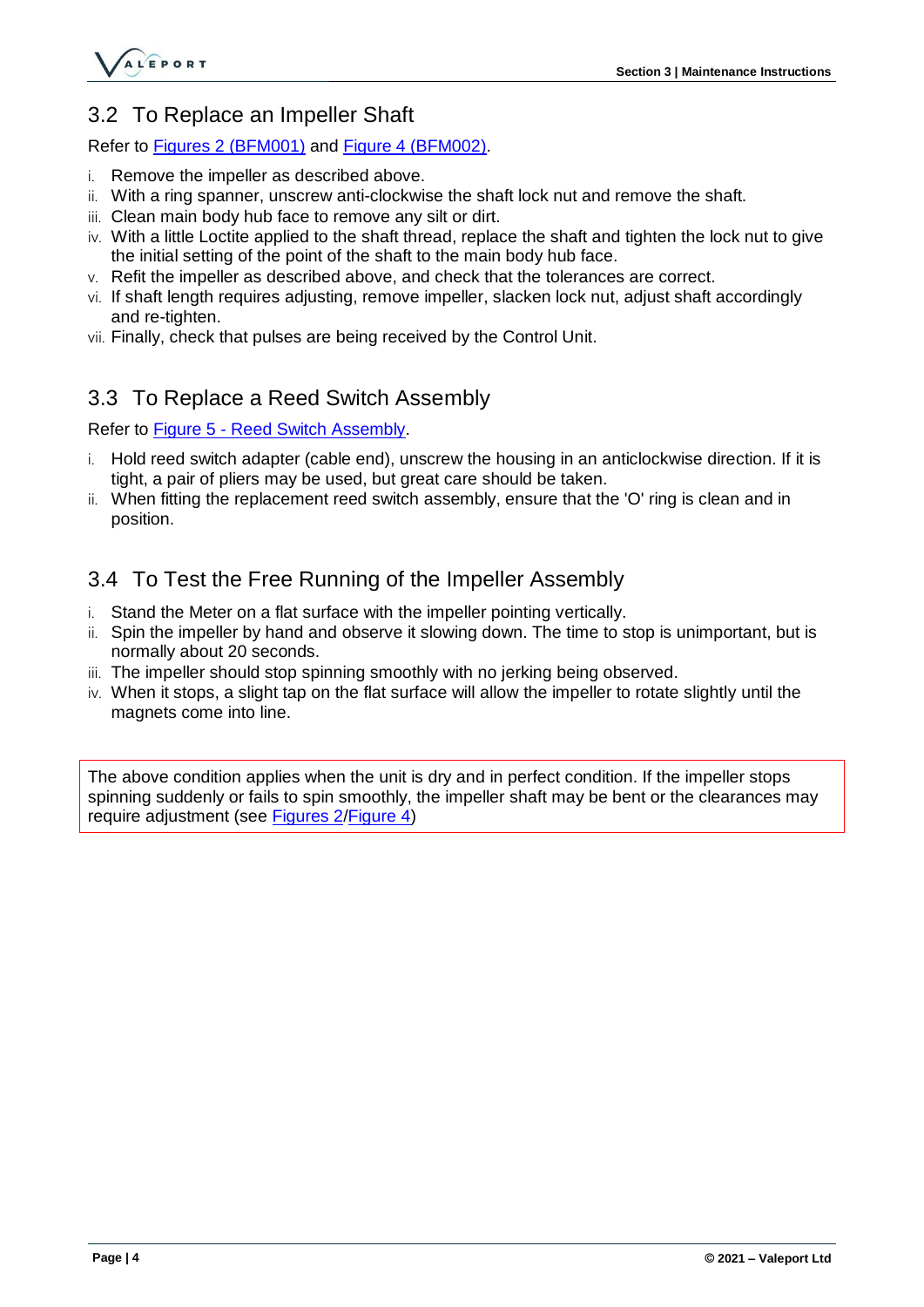

# <span id="page-7-0"></span>4 Operation with 0012B Control Display Unit

### <span id="page-7-1"></span>4.1 Introduction

The Valeport Model 0012B Impeller Current Display Unit is a Real Time Speed display unit, offering user selectable measurement of pulse against time averaging (moving, fixed or free running) for all contact closure current meters, including those of other manufacturers. The 0012B contains calibration details for the Valeport meters BFM001, 002, 004, 007 and 050, and allows calibration coefficients for 4 other meters to be programmed in. User specific names for other meter calibrations can also be entered for ease of user identification.

The 0012B also calculates standard deviation of the measured average data, battery low indicator and optional . A logging facility is also optional, with a solid state memory providing 100 records.

#### <span id="page-7-2"></span>4.1.1 Physical Specification

| Size:        | 244mm (L) x 163mm (H) x 94mm (W)                                                  |
|--------------|-----------------------------------------------------------------------------------|
| Weight:      | 2kg                                                                               |
| Material:    | <b>Moulded ABS Plastic</b>                                                        |
| Sealed:      | IP67 (10 seconds at 0.3 metres)                                                   |
| Strap:       | Adjustable Shoulder Strap                                                         |
| Power:       | 8 'C' cells, providing life of approximately 400 hours (100 hours with backlight) |
| Temperature: | Operating range, $-5$ to $+50^{\circ}$ C.                                         |

### <span id="page-7-3"></span>4.1.2 Connectors

| Jack Plug:      | For connection to existing Valeport current meters                                                                                                |
|-----------------|---------------------------------------------------------------------------------------------------------------------------------------------------|
| 4-Way Mil Spec: | RS 232 connection for PC. Input for loading of calibration data and output of<br>real time averages or stored data (if logging option is fitted). |
| Pressure Valve: | Passive waterproof pressure equalising valve, to compensate for changes in<br>temperature.                                                        |

### <span id="page-7-4"></span>4.1.3 Measurement Methods

### 4.1.3.1 Average Data

The average rates and speeds are computed as follows:

#### **In TIME mode:**

The number of whole pulses measured / average time set in seconds

#### **In PULSE mode:**

The number of pulses set / measured elapsed time for the pulses

If an average period is terminated early, then the calculation is carried out as follows:

#### **In TIME and PULSE mode:**

The number of whole pulses completed / elapsed time for the pulses [measured to 0.001 secs]

#### 4.1.3.2 Real Time Data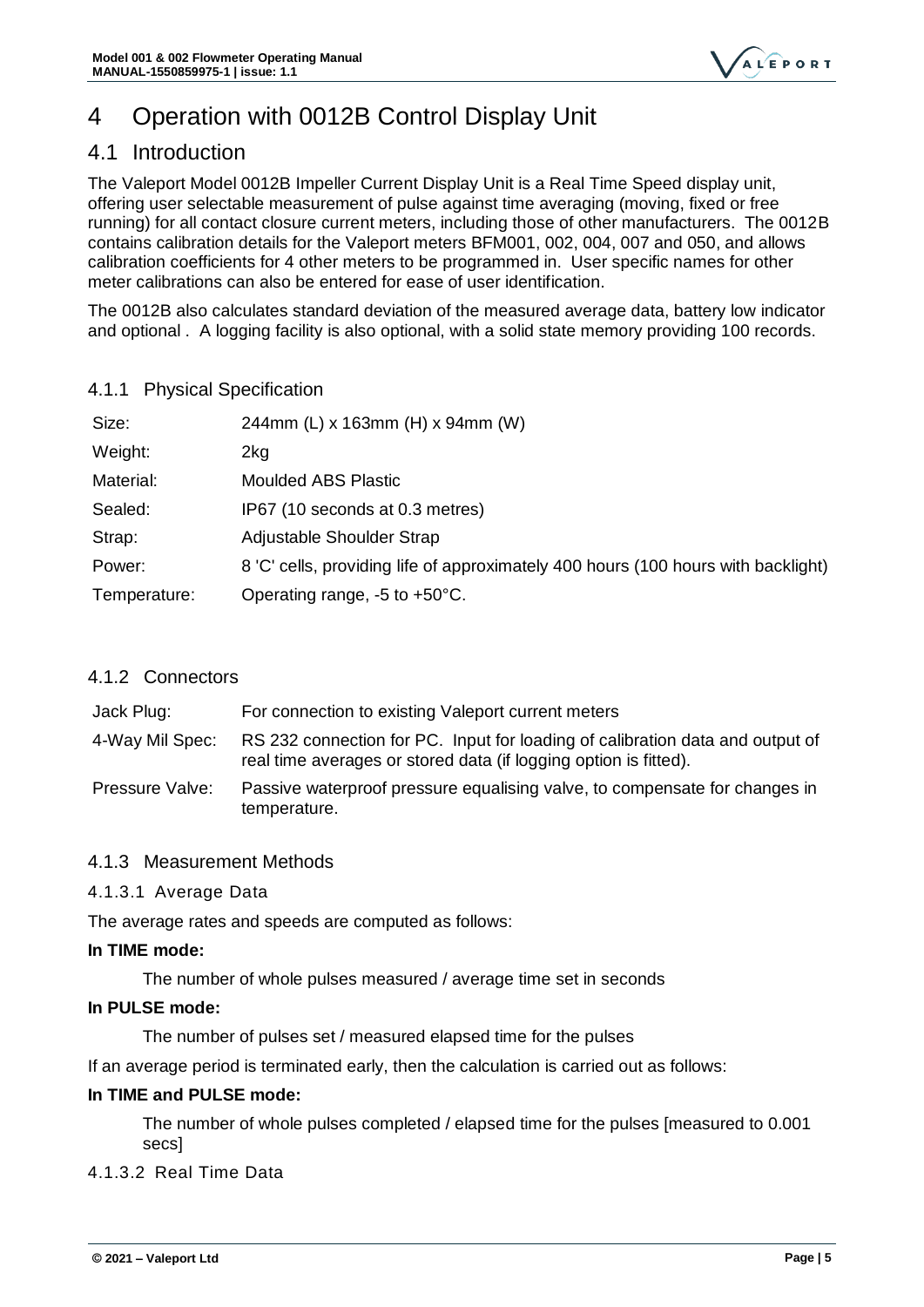

The REAL TIME rate and speed are calculated from the time for one pulse, resolved to 0.0001 secs.

In TIME mode, the real time is calculated and displayed every second.

In PULSE mode, the real time is calculated every pulse but the display is only updated every 0.5 seconds [approx.].

#### 4.1.3.3 Standard Deviation

The STANDARD DEVIATION [SD] is calculated from real time samples taken during the averaging period (once per second in TIME mode or once per pulse in PULSE mode).

#### 4.1.3.4 Averaging Modes

The unit performs one average, on a time or pulse basis. At the end of the average period the unit stops and displays the average and SD, and will commence another averaging period when requested by pressing START.

This is fixed average with automatic restart of average at the end of each period. The average and SD from the previous period are displayed and held during the subsequent period, until updated.

The average and SD are calculated over the last period [pulses or time as set], and is updated every second or pulse as appropriate. In TIME mode the display update is every second, but in PULSE mode the fastest display update is about every 0.5 secs, although the calculation may be done more quickly. When STOP is selected, the display is frozen at the last average that has been computed.

If the measurement period is terminated prematurely (by pressing the STOP key), the average values and standard deviation will be calculated from the last measurement parameter (pulses in PULSE mode, seconds in TIME mode).

#### 4.1.3.5 Data Output

In fixed average a data string of average data is outputted at the end of averaging period.

In moving average the last saved average is outputted when the user presses the STOP key.

In free running mode the data is outputted at the end of each fixed average period and when the user presses the STOP key.

The data string includes meter type, rev/sec, speed, standard deviation, pulses, time.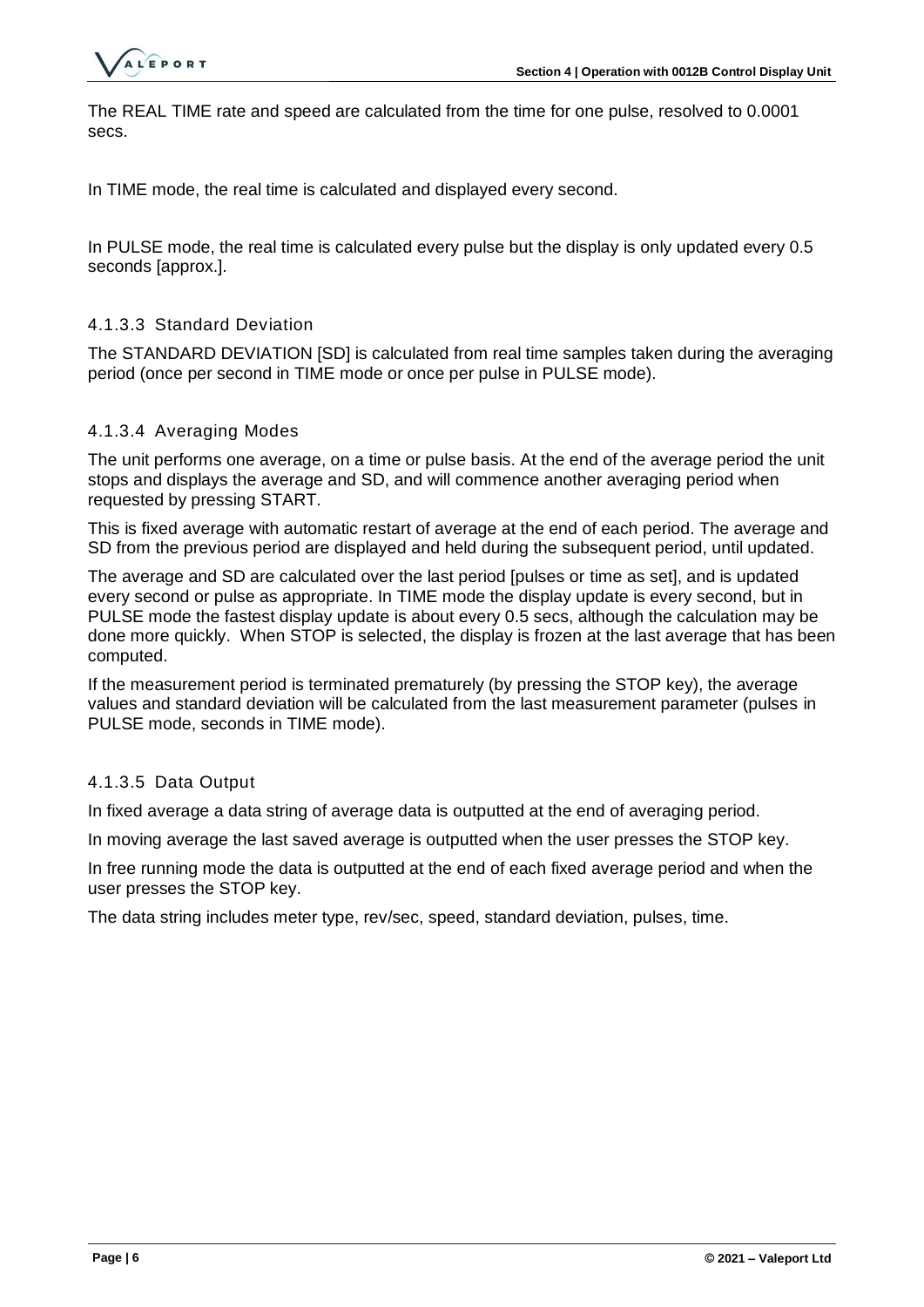

# <span id="page-9-0"></span>5 Operation

### <span id="page-9-1"></span>5.1 Switch On

ON Switch unit On using ON button. This is acknowledged by a beep from the unit. This key is also used to toggle the unit Off at any point during operation. Switching the unit On causes the following display to appear:

I M P E L L E R C U R R E N T M E T E R D IS P L A Y M E T E R V A L E P O R T M O D E L 0 0 1 2 B  $V$  E R S I O N  $3,00$ < < < O P T I O N S S E T U P C O N T I N U E > > >

OPTIONS SET-UP This key selects the OPTIONS SETUP menu, which allows the user to set up various hardware configurations (Logging On/Off [optional], Beeper On/Off and Backlight On/Off [optional]). This menu also allows access to the USER CALIBRATION menu, and to the LOGGING SETUP menu. For further information refer to Section: [Options Menu](#page-12-0) CONTINUE Places the unit in Run Mode. See Section: [Running the Model 0012B](#page-9-2)

### <span id="page-9-2"></span>5.2 Running the Model 0012B

Pressing **CONTINUE** at the title screen, or pressing **EXIT** at any of the OPTION SET-UP screens (see Section: [Options Menu\)](#page-12-0) reveals one of the six possible displays shown below, depending on what mode the unit was in when last used.

### DISPLAY 1: FIXED AVERAGE, USER SET TIME DISPLAY:

|       |      | FIXED AVERAGE        | METER TTTTTT         |                               |
|-------|------|----------------------|----------------------|-------------------------------|
| x x x |      |                      | SSS SECS XXXX PULSES | STOP>>                        |
|       | REAL | AVERAGE              |                      | S E T U P >>                  |
|       |      | XXXX XXXXX RISEC     |                      | $SD = X$ $. X X X$ $START >>$ |
|       |      | $X$ . XXX $X$ . XXXX | M / S E C            | IOW RATT                      |

### DISPLAY 2: FIXED AVERAGE, USER SET PULSE COUNT DISPLAY:

|             |  |      |  |  |  | FIXED AVERAGE     |  |  |  |  |  |                   |  | METER TTTTTT |                            |        |  |  |
|-------------|--|------|--|--|--|-------------------|--|--|--|--|--|-------------------|--|--------------|----------------------------|--------|--|--|
| XXX XX SECS |  |      |  |  |  |                   |  |  |  |  |  | XXX PPP 泡涎泪:S:E:S |  |              |                            | STOP>> |  |  |
|             |  | RFAI |  |  |  | AVERAGE           |  |  |  |  |  |                   |  |              | S E T U P >>               |        |  |  |
|             |  |      |  |  |  | XXXXXXXX RISFC    |  |  |  |  |  |                   |  |              | $SD = X$ , $XXX$ $START>>$ |        |  |  |
|             |  |      |  |  |  | X.XXX X.XXX M/SEC |  |  |  |  |  |                   |  |              |                            |        |  |  |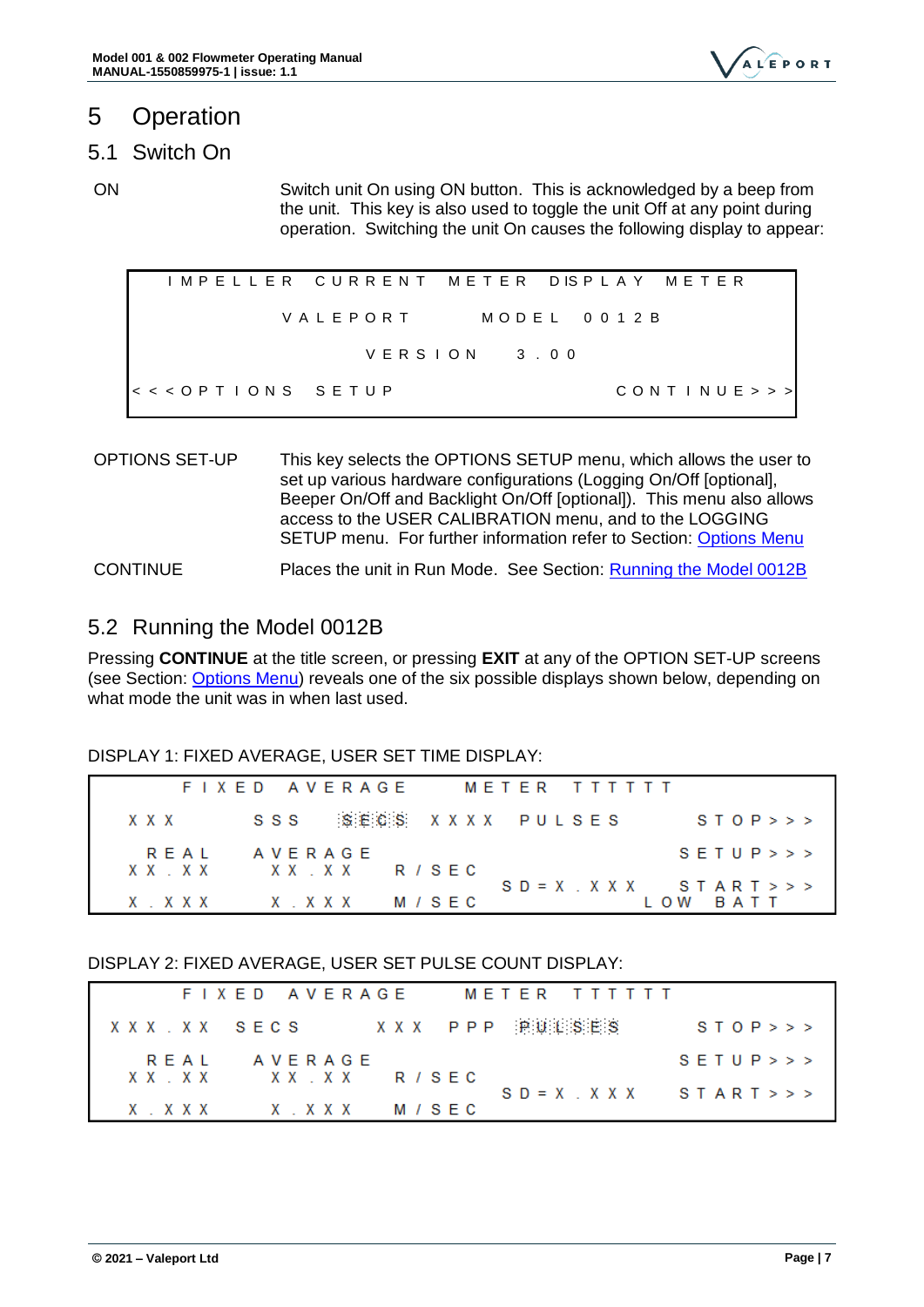

#### DISPLAY 3: MOVING AVERAGE, USER SET TIME DISPLAY:

|  |       |  |  |  |  |  |           | MOVING AVERAGE       |  |           |  |  |  |  |  | METER TTTTTT |                             |  |        |  |
|--|-------|--|--|--|--|--|-----------|----------------------|--|-----------|--|--|--|--|--|--------------|-----------------------------|--|--------|--|
|  | x x x |  |  |  |  |  |           | SSS SECS XXXX PULSES |  |           |  |  |  |  |  |              |                             |  | STOP>> |  |
|  | REAL  |  |  |  |  |  | AVERAGE   | XXXX XXXXX RISEC     |  |           |  |  |  |  |  |              | S E T U P >>                |  |        |  |
|  |       |  |  |  |  |  |           |                      |  |           |  |  |  |  |  |              | $SD = X$ , $XXX$ $START >>$ |  |        |  |
|  |       |  |  |  |  |  | XXXX XXXX |                      |  | M / S E C |  |  |  |  |  |              |                             |  |        |  |

#### DISPLAY 4: MOVING AVERAGE, USER SET PULSE COUNT DISPLAY:

|  |      |  |  |  |  | MOVING AVERAGE    |  |  |  |  |  |  | METER TTTTTT              |                            |
|--|------|--|--|--|--|-------------------|--|--|--|--|--|--|---------------------------|----------------------------|
|  |      |  |  |  |  |                   |  |  |  |  |  |  | XXX XX SECS XXX PPP 澳澳港湾部 | STOP>>                     |
|  | RFAI |  |  |  |  | AVERAGE           |  |  |  |  |  |  |                           | S E T U P >>               |
|  |      |  |  |  |  | XXXXXXXX RISFC    |  |  |  |  |  |  |                           | $SD = X$ , $XXX$ $START>>$ |
|  |      |  |  |  |  | X.XXX X.XXX M/SEC |  |  |  |  |  |  |                           |                            |

#### DISPLAY 5: FREE RUNNING, TIME DISPLAY:

|                  | FREE RUNNING | METER TTTTTT         |                            |
|------------------|--------------|----------------------|----------------------------|
| x x x            |              | SSS SECS XXXX PULSES | STOP>>                     |
| RFAI             | AVERAGE      |                      | S E T U P >>               |
| XXXX XXXXX RISEC |              |                      | $SD = X$ , $XXX$ $START>>$ |
|                  |              | M / S F C            |                            |

#### DISPLAY 6: FREE RUNNING, PULSE COUNT DISPLAY:

|             |                |  | FREE RUNNING |  |  |               |  |  |  |         |  |  | METER TITTTT   |                            |
|-------------|----------------|--|--------------|--|--|---------------|--|--|--|---------|--|--|----------------|----------------------------|
| XXX.XX SECS |                |  |              |  |  |               |  |  |  |         |  |  | XXX PPP 溶凝油S油S | STOP>>                     |
|             | REAL           |  |              |  |  | A V E R A G E |  |  |  |         |  |  |                | S E T U P >>               |
|             | XXXXXXXX RISFC |  |              |  |  |               |  |  |  |         |  |  |                | $SD = X$ , $XXX$ $START>>$ |
|             | XXXX XXX       |  |              |  |  |               |  |  |  | M / SEC |  |  |                |                            |

An explanation of the different averaging modes can be found in section: [Measurement Methods](#page-7-4)

- SETUP Press this key to alter current sampling regime. See Section: Setting Up Running [Mode.](#page-11-0)
- START Unit will begin sampling in mode currently set. The real time data will be displayed at the bottom of the screen, and a count of either pulses or seconds displayed at the top. If the unit is in logging mode, the current record number will be displayed at the top right hand side of the screen. If the data interface lead is connected, the end of average values will also be sent to the PC.

STOP Press to cease sampling. This will force an early end to an averaging period

LOW BATT When there is 10 hours of battery life remaining (with backlight), this message will be displayed at the bottom right hand corner of the screen (see DISPLAY 1 for an example). The message will remain until batteries are replaced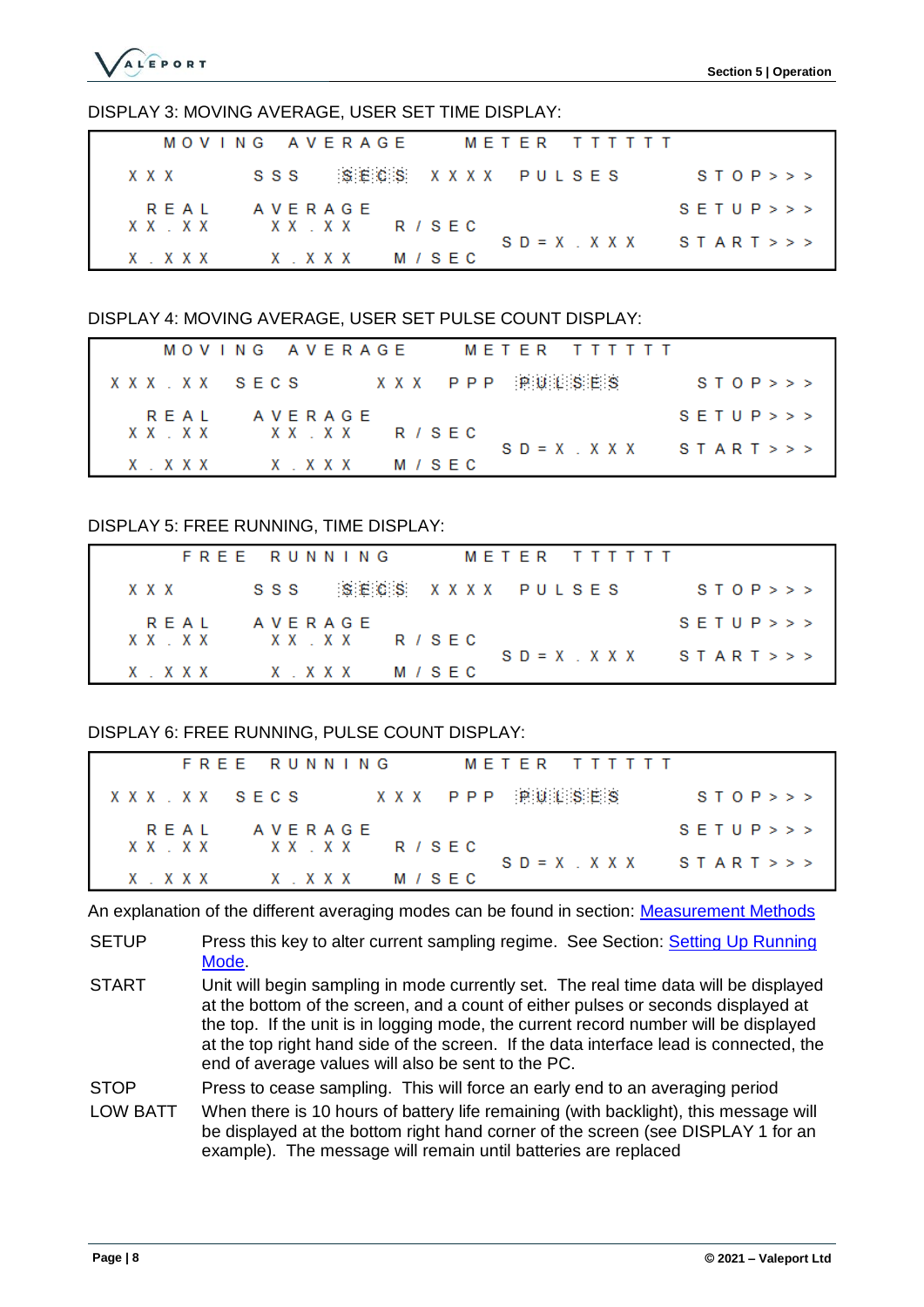

### <span id="page-11-0"></span>5.3 Setting Up Running Mode

Selecting SET-UP in the Run Menu reveals the following display.

| <<< M / SEC FT / SEC                     | RUN MENU SETUP | $M$ FTFR $>>$         |
|------------------------------------------|----------------|-----------------------|
| <<<润泪溪汇DD MOVING FREE                    |                | A C C E P T $>$ > $>$ |
| <<< 擦睡泪: \$ # # \$ T I M E               | P P P          | PULSES CHANGE>>>      |
| A further example screen is shown below. |                |                       |

| RUN MENU SETUP<br><<< M / SEC FT / SEC | $0.0.2$ $>>$               |
|----------------------------------------|----------------------------|
| <<<澎湖溪泊10 MOVING FREE                  | $ACC$ $E$ $P$ $T$ $>>$ $>$ |
| $<<$ PULSES THEME                      | SSS SECS<br>CHANGE >>      |

| M/SEC FT/SEC | Toggles between measuring the Speed in metres and feet per second. |  |  |  |
|--------------|--------------------------------------------------------------------|--|--|--|
|              |                                                                    |  |  |  |

FIXED MOVING FREE Toggles the averaging mode between the three states. Refer to Section: [Measurement Methods](#page-7-4) for further details.

PULSES TIME Toggles the averaging period counting mode between pulses and seconds.

CHANGE Allows access to the CHANGE SAMPLING menu, which enables the user to alter the number of seconds or pulses in the averaging period. See Section: [Changing Sampling Period.](#page-11-1)

METER The type of meter currently selected is displayed here. Toggle between the available meters by pressing the key. Pre-programmed meters available are the BFM001, 002, 004 (19mm), 004 (28mm), 007 & 050. For details of how to program the calibration details of another meter, refer to Section: [Options](#page-12-0)  [Menu.](#page-12-0)

ACCEPT When the sampling regime is correctly set up, press this key to return to the RUN menu (Section: [Running the Model 0012B\)](#page-9-2).

# <span id="page-11-1"></span>5.4 Changing Sampling Period

Selecting CHANGE in the Sampling Set-up screen reveals one of the following displays, depending on whether pulses or seconds have been selected for the sampling regime.

CHANGE SAMPLING  $<< 100$  " S  $D E C R >>$  $<< < 10$  " S **INCR** PULSES PPP  $<< < 1$  " S  $EX I T >>$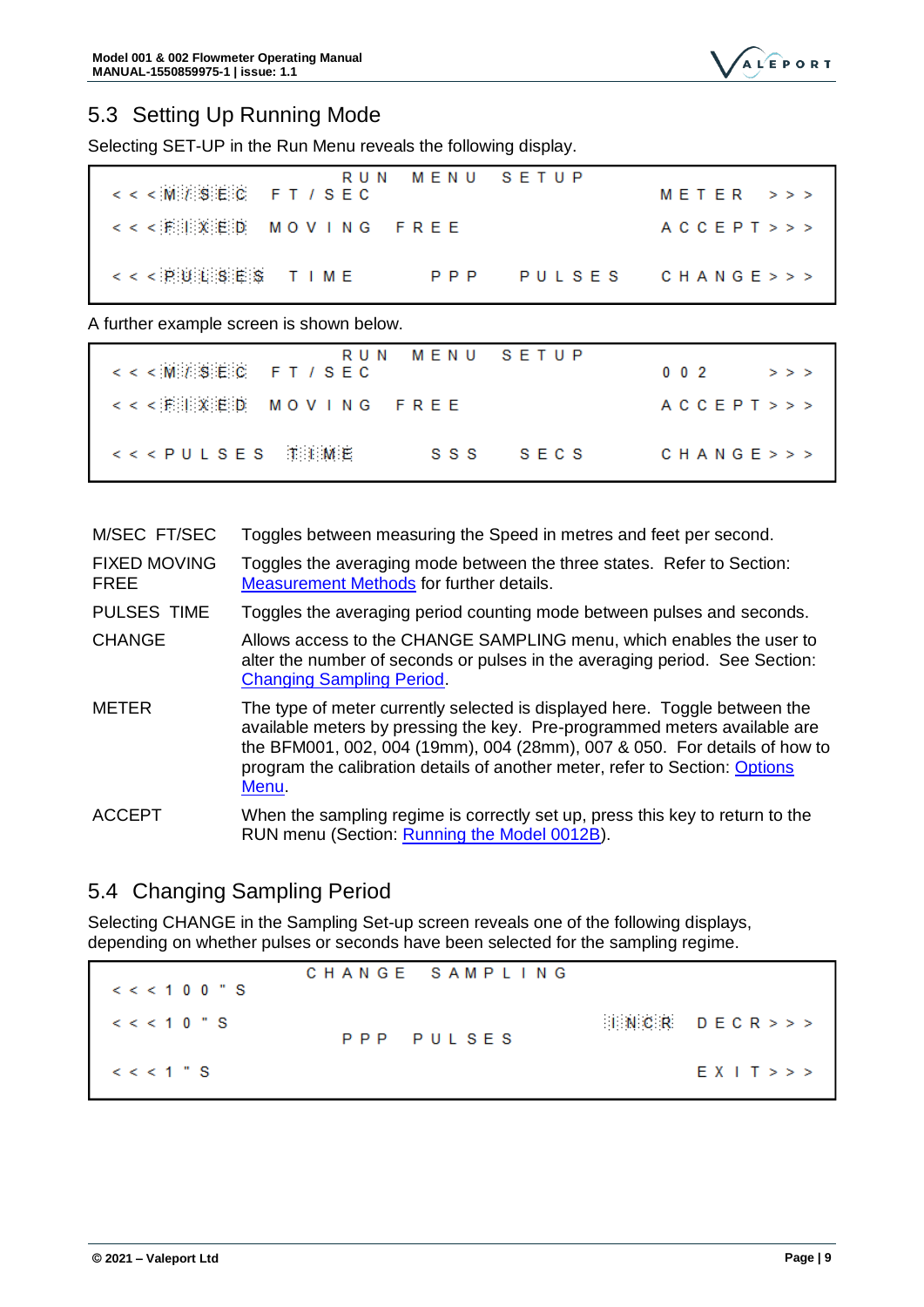

| $<< < 100$ " S       | CHANGE SAMPLING |                                                     |
|----------------------|-----------------|-----------------------------------------------------|
| $\leq$ $\leq$ 10 " S | SSS SFCONDS     | $\mathbb{H}[\mathbb{N}] \subset \mathbb{R}$ DECR>>> |
| $\leq$ $\leq$ 1 " S  |                 | $EX I$ $>>$                                         |

| <b>INCR DECR</b> | Toggles between increasing and decreasing the number of seconds/pulses<br>when the relevant key is pressed. |
|------------------|-------------------------------------------------------------------------------------------------------------|
| 100'S            | Changes the number of 100's of pulses/seconds in the averaging period.                                      |
| 10'S             | Changes the number of 10's of pulses/seconds in the averaging period.                                       |
| 1's              | Changes the number of 1's of pulses/seconds in the averaging period.                                        |
| EXIT             | Returns to the RUN MENU SETUP screen.                                                                       |

# <span id="page-12-0"></span>5.5 Options Menu

Pressing OPTIONS SET-UP at the Title Screen reveals the following display.

| OPTIONS MENU<br>$ <$ < < LOGGING YES / NO    | LOGGING MENU>>> |
|----------------------------------------------|-----------------|
| $ <$ < < BEEPER ON / $[0,1]$                 | USER CAL>>>     |
| $ <$ < $<$ B A C K L I G H T O N / Q F $ E $ | $EXI$ T $>>$    |

| <b>LOGGING</b><br>YES/NO          | Optional. If fitted, this key switches the logging facility On and Off. Up to 100<br>records may be stored.                                                                                                                      |
|-----------------------------------|----------------------------------------------------------------------------------------------------------------------------------------------------------------------------------------------------------------------------------|
|                                   | BEEPER ON/OFF Toggles audible acknowledgment of pulses On and Off.                                                                                                                                                               |
| <b>BACKLIGHT</b><br><b>ON/OFF</b> | Optional. If backlight is fitted, this key toggles it On and Off. Refer to Section:<br><b>Physical Specification</b> for details of battery life with and without backlight.                                                     |
| <b>LOGGING MENU</b>               | Allows access to LOGGING MENU (if option fitted). This enables the user to<br>view or erase stored data, to extract it to a PC (via data interface lead), and to<br>set the unit date and time. Proceed to Section: Logging Menu |
| <b>USER CAL</b>                   | Allows access to USER CALIBRATION MENU. This enables the user to read<br>or input their own calibration coefficients or impeller name. Proceed to<br><b>Section: User Calibration Coefficients</b>                               |
| EXIT                              | Puts the unit into Run Mode, using the hardware configurations selected (see<br>Section: Running the Model 0012B).                                                                                                               |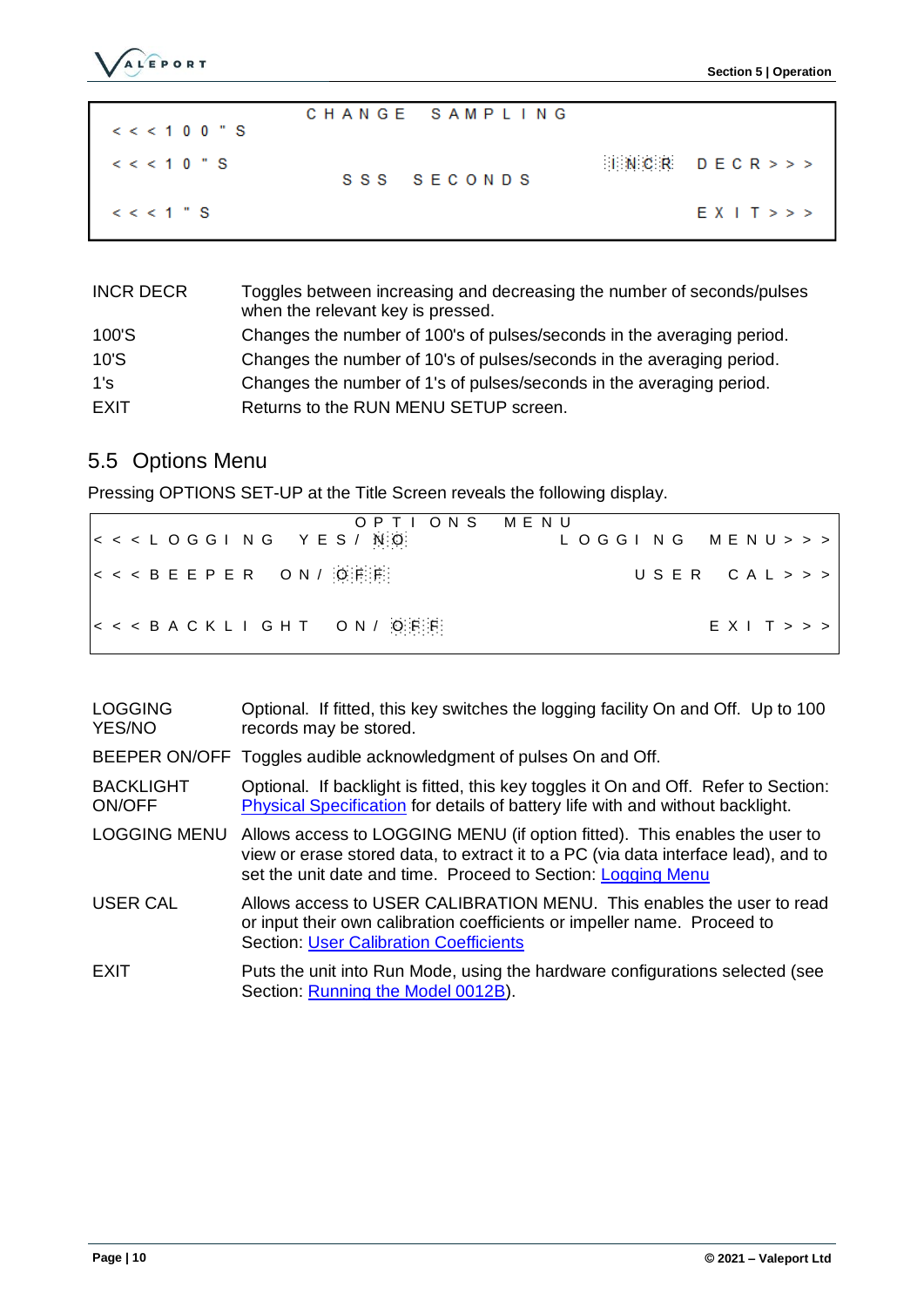

# <span id="page-13-0"></span>5.6 Logging Menu

Selecting LOGGING MENU at the OPTIONS MENU reveals the following display.

|                                | <b>MENU</b><br>L O G G I N G                                                                                                                                                                             |
|--------------------------------|----------------------------------------------------------------------------------------------------------------------------------------------------------------------------------------------------------|
|                                | < < < S E T D A T E / T I M E<br>EXTRACT DATA>>>                                                                                                                                                         |
| << <b>RESET</b> # <b>IDENT</b> | ERASE MEMORY>>>                                                                                                                                                                                          |
| $<<$ VIEW DATA                 | E X I T >>                                                                                                                                                                                               |
| <b>SET DATE/TIME</b>           | Allows access to the CHANGE DATE/TIME screen. This allows the user to<br>alter the unit's internal clock, for the purpose of correctly time stamping the<br>recorded data. See Section: Change Date\Time |
| <b>RESET #IDENT</b>            | Sets the memory pointer to record #1. The next record that is logged will be<br>#1, replacing what was stored there before.                                                                              |
| <b>VIEW DATA</b>               | Allows user to see logged data. See Section: Viewing Stored Data                                                                                                                                         |
|                                | EXTRACT DATA Allows user to upload stored data to a PC. See Section: Extracting Data                                                                                                                     |
|                                | ERASE MEMORY Clears all stored data from the unit. A screen will appear, requesting<br>confirmation that the user wishes to erase memory. Press YES to continue,                                         |

or EXIT to return to LOGGING MENU. If YES is pressed, a message will confirm that memory has been erased. Press EXIT to return to LOGGING MENU.

#### EXIT Returns user to OPTIONS MENU. Refer to Section: [Options Menu](#page-12-0)

### <span id="page-13-1"></span>5.6.1 Change Date\Time

Selecting SET DATE/TIME at the LOGGING MENU reveals the following display.

|  |  |                                                     |  |  |  |  |  |  | CHANGE DATE/TIME |  |  |  |  |  |  |  |  |            |
|--|--|-----------------------------------------------------|--|--|--|--|--|--|------------------|--|--|--|--|--|--|--|--|------------|
|  |  | $\vert < \vert < \vert < \vert N \vert$ F X T       |  |  |  |  |  |  |                  |  |  |  |  |  |  |  |  | NCREASE>>  |
|  |  | TIME:HH:MM<br>$ D \land T E $ : $D D / M M / Y Y Y$ |  |  |  |  |  |  |                  |  |  |  |  |  |  |  |  | DECREASE>> |
|  |  |                                                     |  |  |  |  |  |  |                  |  |  |  |  |  |  |  |  | E X I T >> |

- INCREASE Increases the currently selected number by 1.
- DECREASE Decreases the currently selected number by 1.
- NEXT Selects the next number in the time/date sequence.
- <span id="page-13-2"></span>EXIT Returns user to LOGGING MENU. Refer to Section: [Logging Menu](#page-13-0)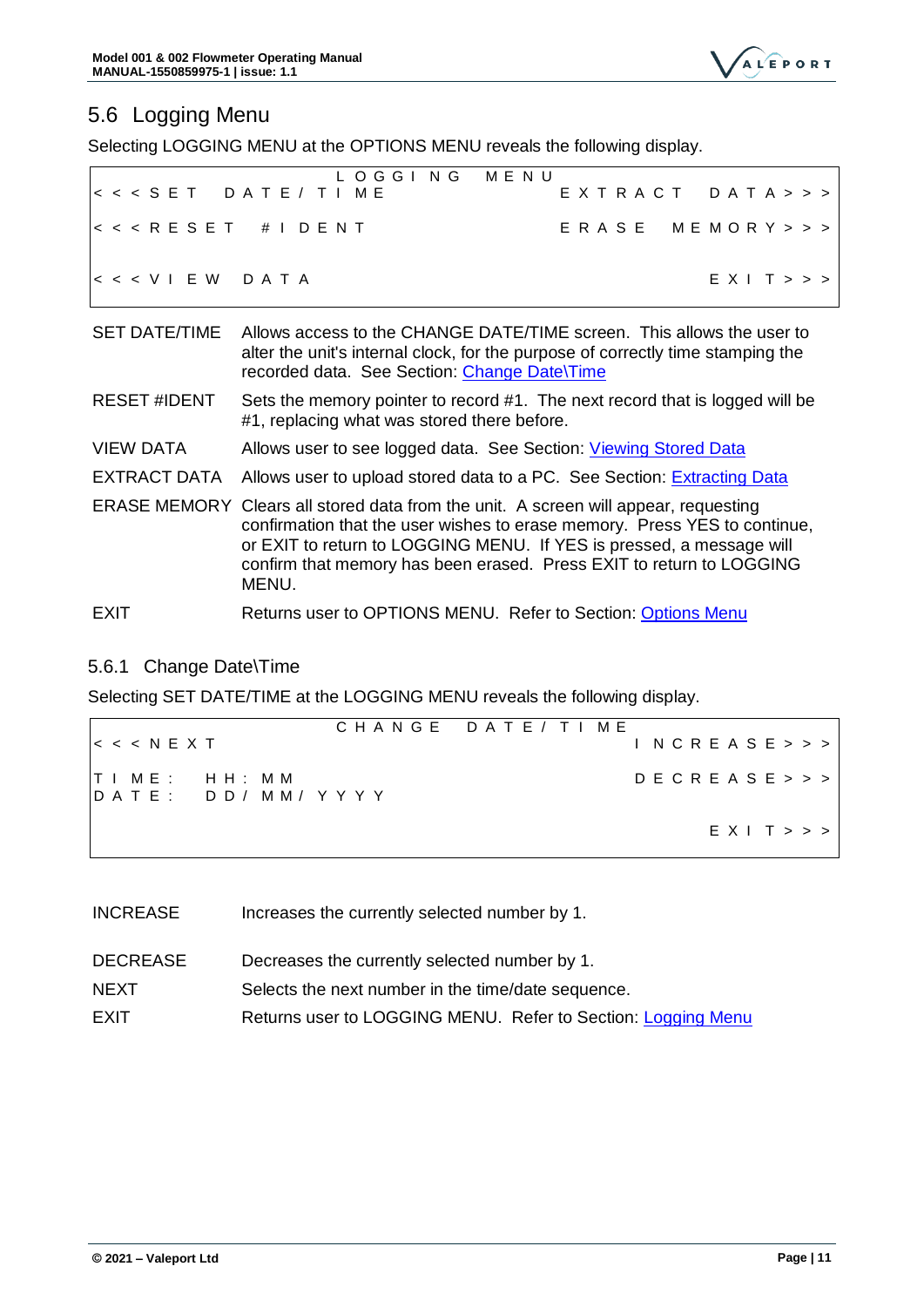

### <span id="page-14-0"></span>5.6.2 Viewing Stored Data

Selecting VIEW DATA at the LOGGING MENU reveals a display similar to that shown below. If no data has been stored, the message NO DATA STORED will be displayed.

| $\sharp$ IDENT 12                                         |                               |
|-----------------------------------------------------------|-------------------------------|
| IIMPELLER TYPE 002                                        | UP >> >                       |
| UNITS METRES                                              |                               |
| IRUN MODE FIXED AVERAGE TIME                              | $D$ O W N $>$ $>$ $>$ $\vert$ |
|                                                           |                               |
|                                                           |                               |
| $ <$ < < $\vee$ $\vee$ $\vee$ $\vee$ $\vee$ $\vee$ $\vee$ | E X I T >>                    |
|                                                           |                               |

The display shows the record number, impeller type, units in which velocity is measured (metres or feet per second), run mode, and time at which the record was stored.

- UP Toggles the record to be viewed up by one.
- DOWN Toggles the record to be viewed down by one
- EXIT Returns to the LOGGING MENU. Refer to Section: [Logging Menu](#page-13-0)
- VIEW Allows user to view the record currently selected. A display of the format shown below will be seen. Press EXIT on this screen to return to the VIEW DATA screen, allowing another record to be seen.

|  | $\sharp$ IDENT XX           |  |  |  |  |                                   |
|--|-----------------------------|--|--|--|--|-----------------------------------|
|  |                             |  |  |  |  | $ r $ ev / sec XX.XX              |
|  |                             |  |  |  |  | $ s $ peed X.XXX                  |
|  |                             |  |  |  |  | $\vert$ std dev X.XXX             |
|  | $ p u $ ses $X$ $X$ $X$ $X$ |  |  |  |  |                                   |
|  |                             |  |  |  |  | $\vert t \vert$ ime $\vert$ XXX.X |
|  |                             |  |  |  |  |                                   |
|  |                             |  |  |  |  |                                   |

### <span id="page-14-1"></span>5.6.3 Extracting Data

Selecting EXTRACT DATA at the LOGGING MENU reveals the following display.

| EXTRACT DATA      | UPLOAD >>  |
|-------------------|------------|
| PLEASE CONNECT PC |            |
|                   | E X I T >> |

Connect the unit to a PC via the data interface lead supplied. Run a terminal emulation program on the PC, ensuring that communications are correctly set to 4800 baud, 8 data bits, 1 stop bit, no parity bits. If the data should be saved, make sure that the data is directed to a file name. It is uploaded as a text file, so can be read into a word processor or spreadsheet application.

- UPLOAD Begins to upload data to PC. Screens similar to those shown below will appear
- EXIT Returns to LOGGING MENU. Refer to Section: [Logging Menu](#page-13-0)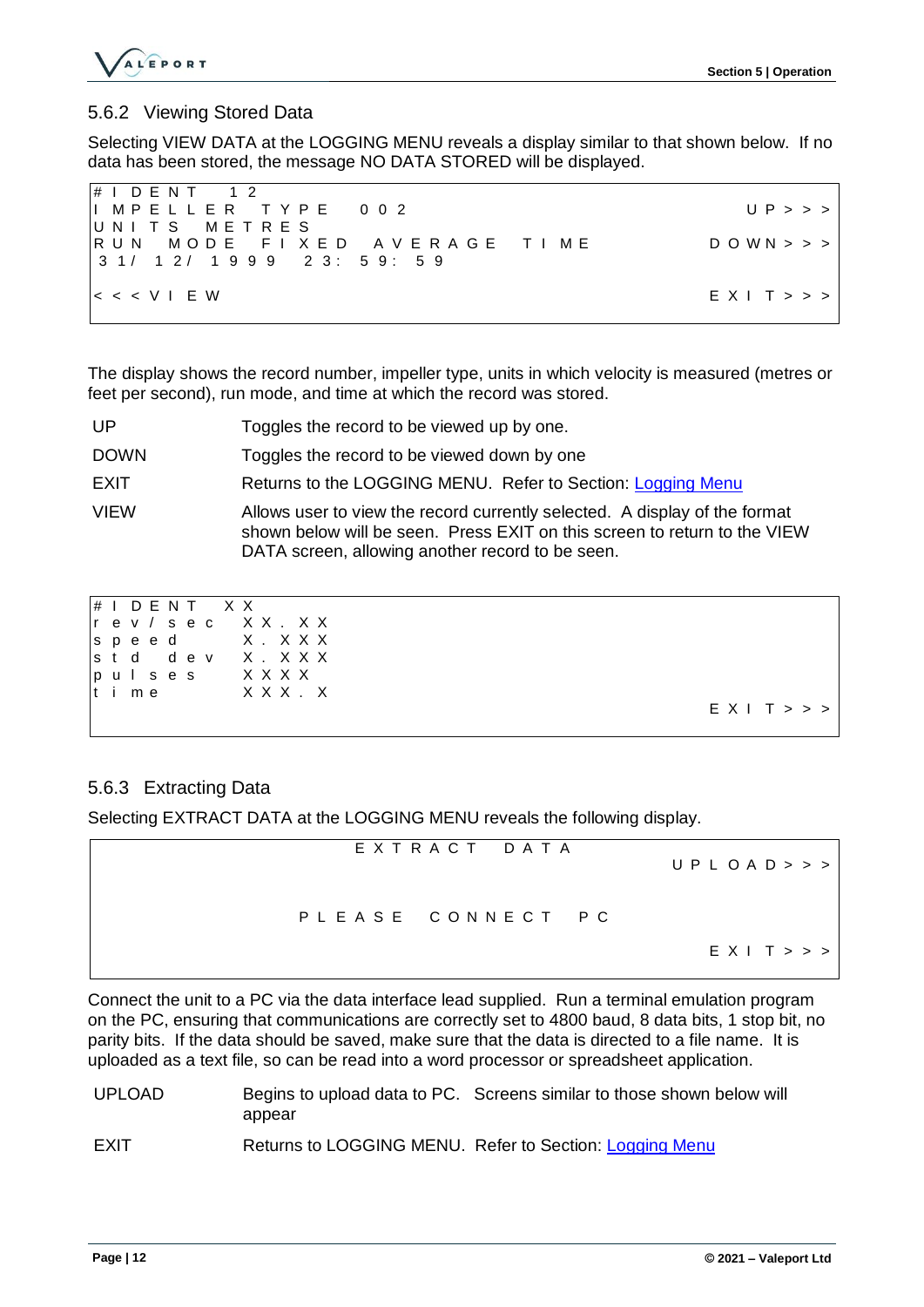



When data uploading is finished, the following screen appears, showing the #IDENT of the last record to be uploaded.



EXIT Returns to LOGGING MENU. Refer to Section: [Logging Menu](#page-13-0)

### <span id="page-15-0"></span>5.7 User Calibration Coefficients

Selecting USER CAL at the OPTIONS MENU reveals the following display.

|  | SET USER CAL>>>  |
|--|------------------|
|  | READ USER CAL>>> |
|  | E X   T >>       |

| <b>READ USER</b><br>CAL | Allows the user to read the name and calibration coefficients of the currently<br>selected impeller. Proceed to Section: Reading Calibration Coefficients |
|-------------------------|-----------------------------------------------------------------------------------------------------------------------------------------------------------|
| <b>SET USER CAL</b>     | Allows the user to install the name and calibration coefficients of a new<br>meter. See Section: Setting Calibration Coefficients                         |
| EXIT                    | Puts the unit into Run Mode. Refer to Section: Running the Model 0012B                                                                                    |

### <span id="page-15-1"></span>5.8 Reading Calibration Coefficients

Selecting READ USER CAL reveals the calibration data of the meter currently selected in the sample mode. The format of the screen depends on the type of calibration used. Below are examples of LINE FIT and POLYNOMIAL FIT displays.

| ILINE FIT               | IMPELLER TYPE |            |
|-------------------------|---------------|------------|
| $S$ $L$ $O$ $P$ $E$ $1$ | OFFSET1       |            |
| <b>END1</b>             | S L O P E 2   |            |
| $O$ F F S E T 2         | E N D 2       |            |
| $ S $ $O$ $P$ $E$ $3$   | OFFSET3       |            |
| IEND3                   | SLOPE 4       |            |
| $IO$ F F S E T 4        | $E$ N D 4     | E X   T >> |
|                         |               |            |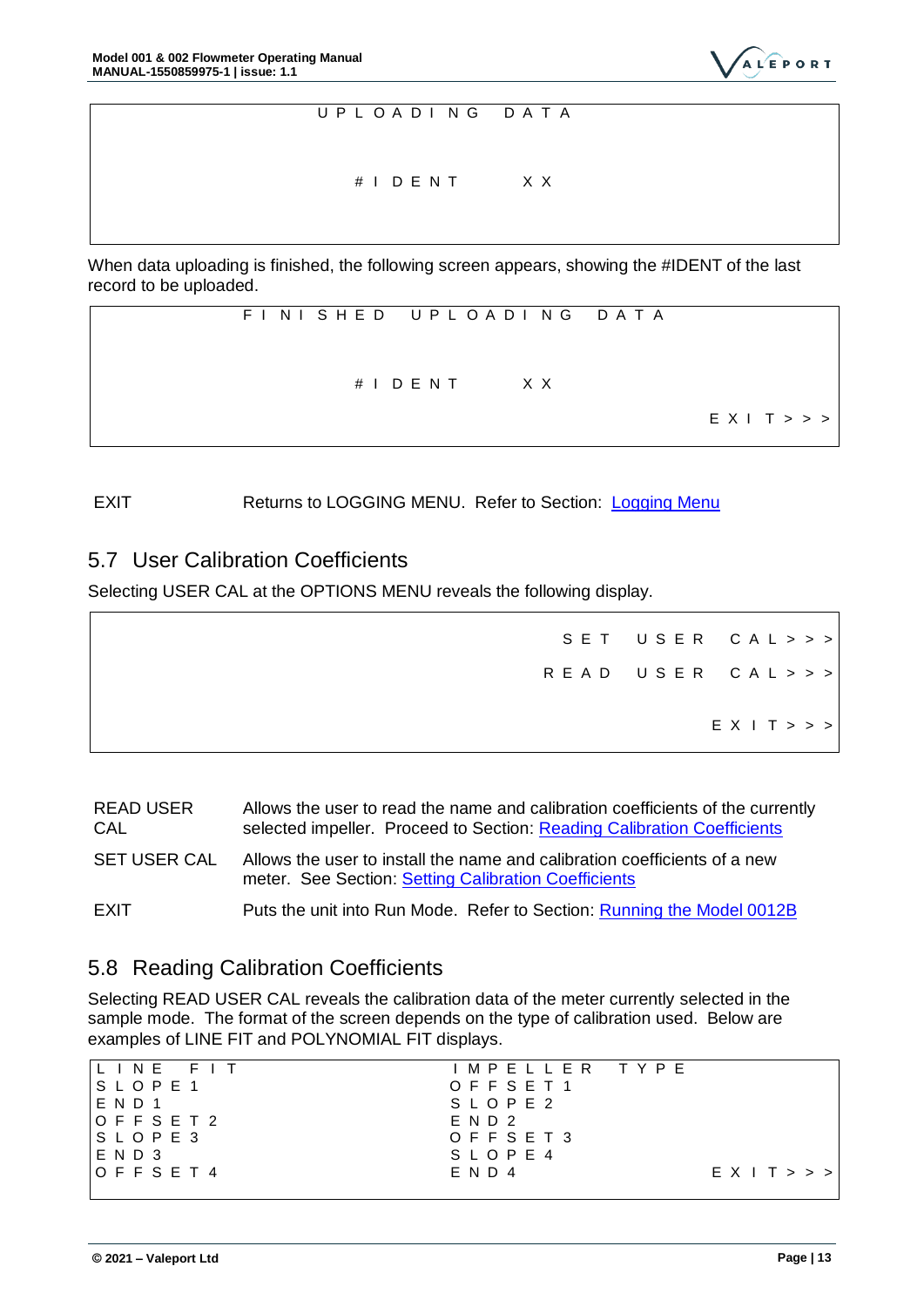

| IPOLYNOMIAL FIT                                                                                                                                                   | IMPELLER TYPE |           |
|-------------------------------------------------------------------------------------------------------------------------------------------------------------------|---------------|-----------|
| ICOEFF7                                                                                                                                                           | COEFF6        |           |
| $ C$ O E F F 5                                                                                                                                                    | COEFF4        |           |
| $\mathsf{CCO}\xspace$ $\mathsf{C}\xspace$ $\mathsf{C}\xspace$ $\mathsf{D}\xspace$ $\mathsf{E}\xspace$ $\mathsf{F}\xspace$ $\mathsf{F}\xspace$ $\mathsf{3}\xspace$ | COEFF2        |           |
| $ C$ $O$ $E$ $F$ $f$ 1                                                                                                                                            | COEFF0        |           |
|                                                                                                                                                                   |               |           |
|                                                                                                                                                                   |               | EX I T >> |
|                                                                                                                                                                   |               |           |

EXIT Puts the unit into Run Mode. Refer to Section: [Running the Model 0012B](#page-9-2)

### <span id="page-16-0"></span>5.9 Setting Calibration Coefficients

Selecting SET USER CAL reveals the following display.

|  | PLEASE CONNECT EXTERNAL PC |  |
|--|----------------------------|--|
|  |                            |  |
|  |                            |  |
|  |                            |  |
|  |                            |  |

Connect a PC to the Model 0012B using the data interface lead.

Using a terminal emulation program, program in the required calibration coefficients using the control codes and format detailed below:

The Model 0012B will not be able to display speed data if the pulse output from the impeller exceeds 50Hz. The operating ranges of all Valeport impellers fall well within this, but if inputting calibration data for a different meter, check that the expected pulse frequency is below 50Hz. If a larger frequency is anticipated, contact Valeport Limited.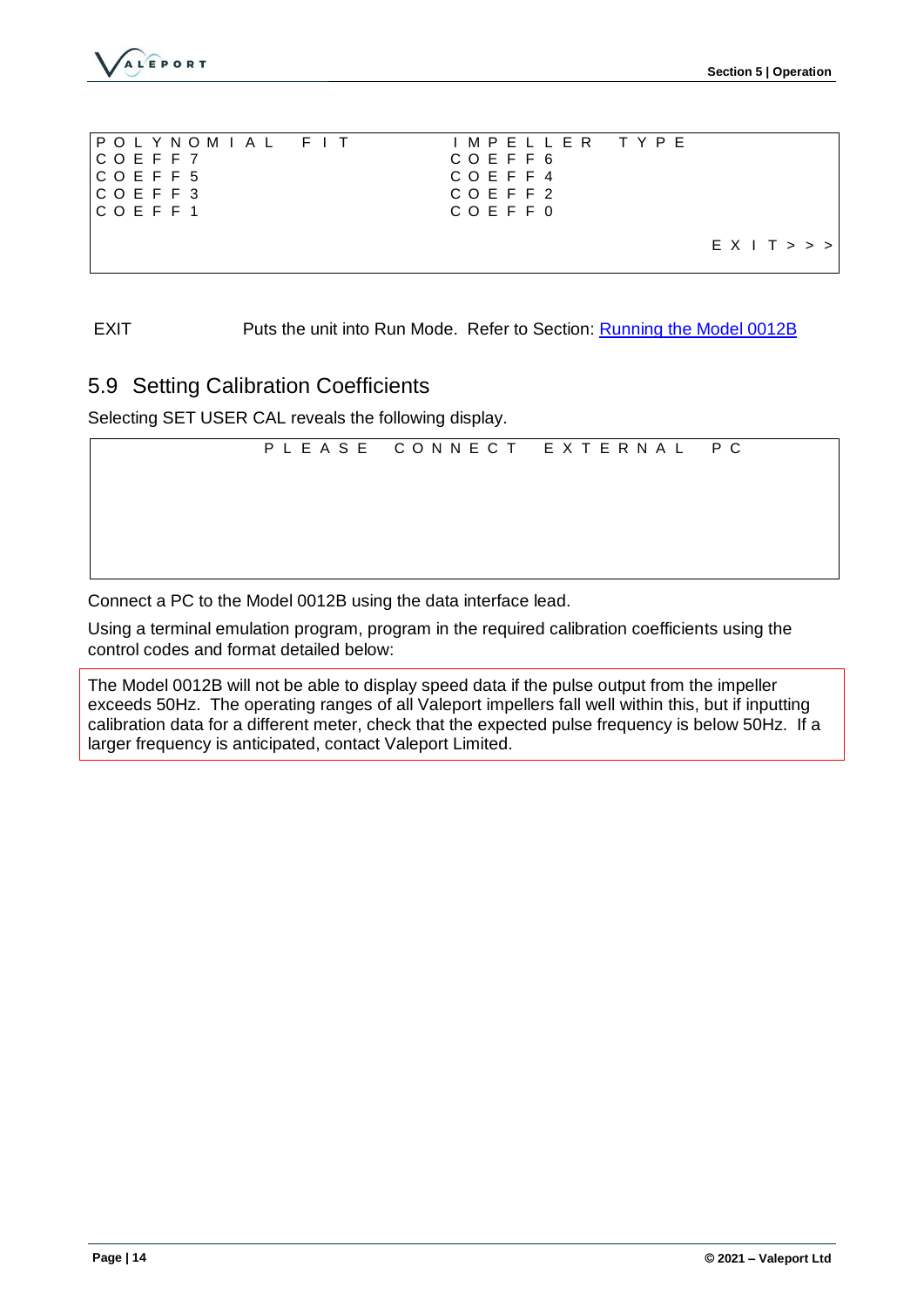

### <span id="page-17-0"></span>5.9.1 General Control Codes #000 - #014

| Code | <b>Followed By</b><br>space and     | Operation                                                                                                                                  | Access |
|------|-------------------------------------|--------------------------------------------------------------------------------------------------------------------------------------------|--------|
| #000 |                                     | Exit calibration set-up mode                                                                                                               | All    |
| #001 | New calibration<br>string <cr></cr> | <b>OTHER 1 IMPELLER</b><br>Changes calibration to New_calibration string sent must<br>be to the required format using spaces as separators | All    |
| #002 | New calibration<br>string <cr></cr> | <b>OTHER 2 IMPELLER</b><br>Changes calibration to New_calibration string sent must<br>be to the required format using spaces as separators | All    |
| #003 | New calibration<br>string <cr></cr> | <b>OTHER 3 IMPELLER</b><br>Changes calibration to New_calibration string sent must<br>be to the required format using spaces as separators | All    |
| #004 | New calibration<br>string <cr></cr> | <b>OTHER 4 IMPELLER</b><br>Changes calibration to New_calibration string sent must<br>be to the required format using spaces as separators | All    |
| #011 | New name<br>string <cr></cr>        | <b>OTHER 1 IMPELLER</b><br>Changes the name of other 1 impeller from other 1 to new<br>name string - for ease of user identification.      | All    |
| #012 | New name<br>string <cr></cr>        | <b>OTHER 2 IMPELLER</b><br>Changes the name of other 2 impeller from other 2 to new<br>name string - for ease of user identification.      | All    |
| #013 | New name<br>string <cr></cr>        | <b>OTHER 3 IMPELLER</b><br>Changes the name of other 3 impeller from other 3 to new<br>name string - for ease of user identification.      | All    |
| #014 | New name<br>string <cr></cr>        | <b>OTHER 4 IMPELLER</b><br>Changes the name of other 4 impeller from other 4 to new<br>name string - for ease of user identification.      | All    |

### <span id="page-17-1"></span>5.9.2 Table 1: Calibration Function Numbers and Meaning

| Calibration Function No. | <b>OPERATION</b>  | <b>DEFINED</b> |
|--------------------------|-------------------|----------------|
|                          | Not defined       | <b>NO</b>      |
|                          | Straight line fit | <b>YES</b>     |
|                          | Polynomial fit    | <b>YES</b>     |

<span id="page-17-2"></span>5.9.3 How to Program Calibration Coefficients.

<span id="page-17-3"></span>First, decide if your calibration is a polynomial equation or a series of straight line fits. For line fits, proceed to Section: **Straight Line Fits.** For polynomial fits, proceed to Section: **Polynomial Fits.**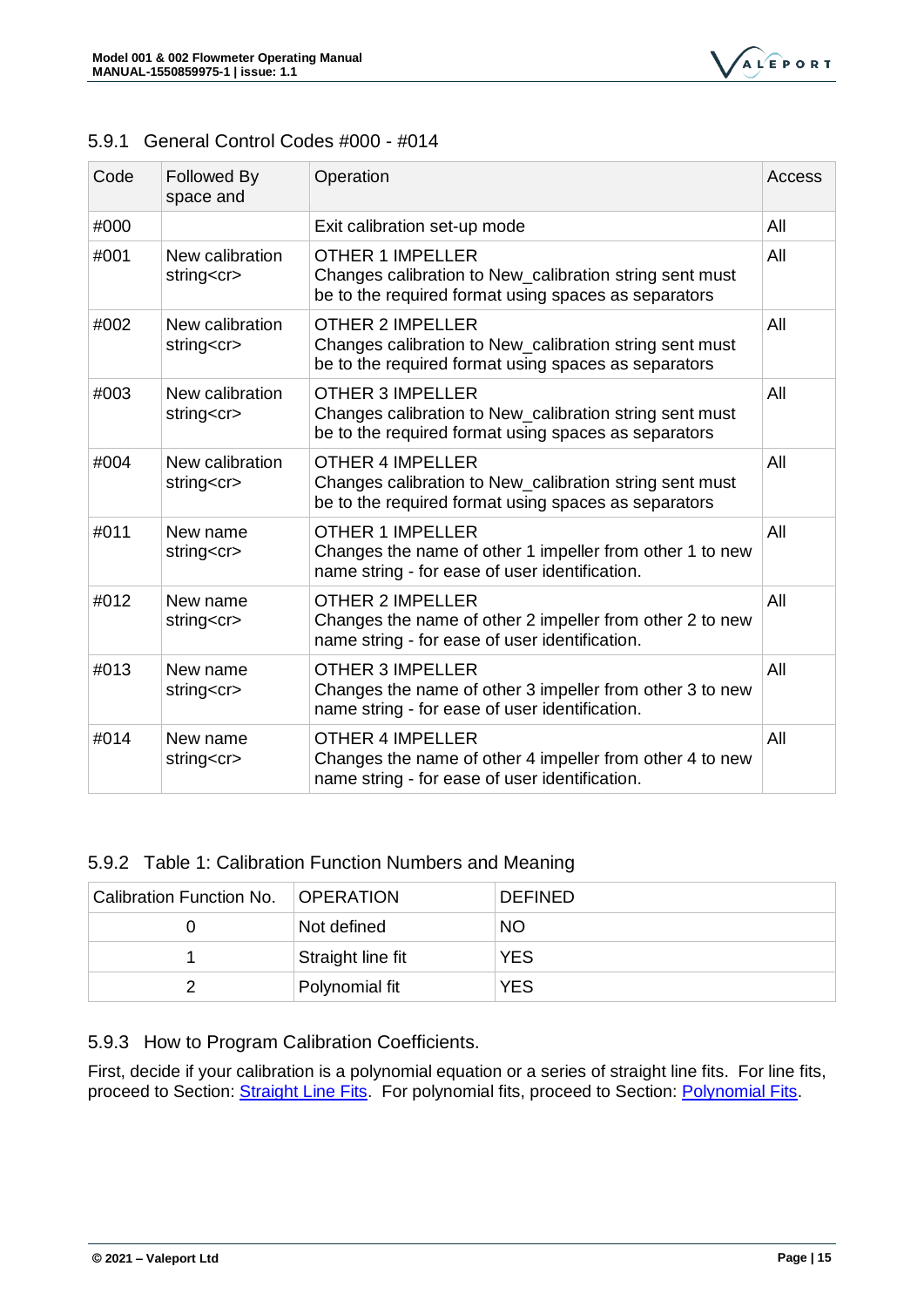

5.9.3.1 Straight Line Fits.

In a terminal emulation program (for example TERMINAL in Windows), set the communications to 4800 baud, 8 data bits, 1 stop bit, 0 parity bits. Also, check that the correct comms port on the PC is being used. If necessary, check that the Local Echo is On, or you will not be able to see what you are typing appear on the screen.

With the 0012B CDU connected to the PC via the interface lead provided, select USER CAL from the OPTIONS MENU and then SET USER CAL. Check the PC connection.

In the terminal emulation program, the message 'Enter Calibration Data' appears.

The calibration data should then be entered as follows:-

#CODE Ident\_number Coefficient1 Offset1 Max\_lt1 Coefficient2 Offset2 Max\_lt2 Coefficient3 Offset3 Max It3 Coefficient4 Offset4 Max It4<cr>

where

| #CODE         | $=$ | the set calibration function code (from Section: General Control Codes               |
|---------------|-----|--------------------------------------------------------------------------------------|
| Ident number  | $=$ | Calibration Function No. For a line fit, this will be 1. (See Table 1)<br>above).    |
| Coefficient   | $=$ | slope of the line.                                                                   |
| <b>Offset</b> | $=$ | the line constant                                                                    |
| Max It        | $=$ | the end point beyond which the present straight line parameters no<br>longer operate |

All straight line fits are considered to be four line fits, and therefore sufficient coefficients must always be entered to ensure correct calculation of the calibration factor. For line fits less than four line fits the unused parameters should be filled in with zeros.

For example, the calibration for the BFM001 is a two straight line fit, with equations:

 $V = 0.013 + 0.2512n$  (up to 0.32 revs/sec)

 $V = 0.008 + 0.2667$ n (from 0.32 up to 11.28 revs/sec)

where V is velocity in m/s and n is revolutions per second.

To enter this calibration in OTHER3, the following would be typed. Note the space after each number:

#003 1 0.2512 0.013 0.32 0.2667 0.008 11.28 0 0 0 0 0 0

To change the name of the meter, type the correct #CODE followed by the new name (upper and lower cases are recognised). For example, to change the name from OTHER3 to BFM001, enter:

#013 BFM001

<span id="page-18-0"></span>When all required data has been input, enter #000, and the 0012B will automatically return to the Options Menu.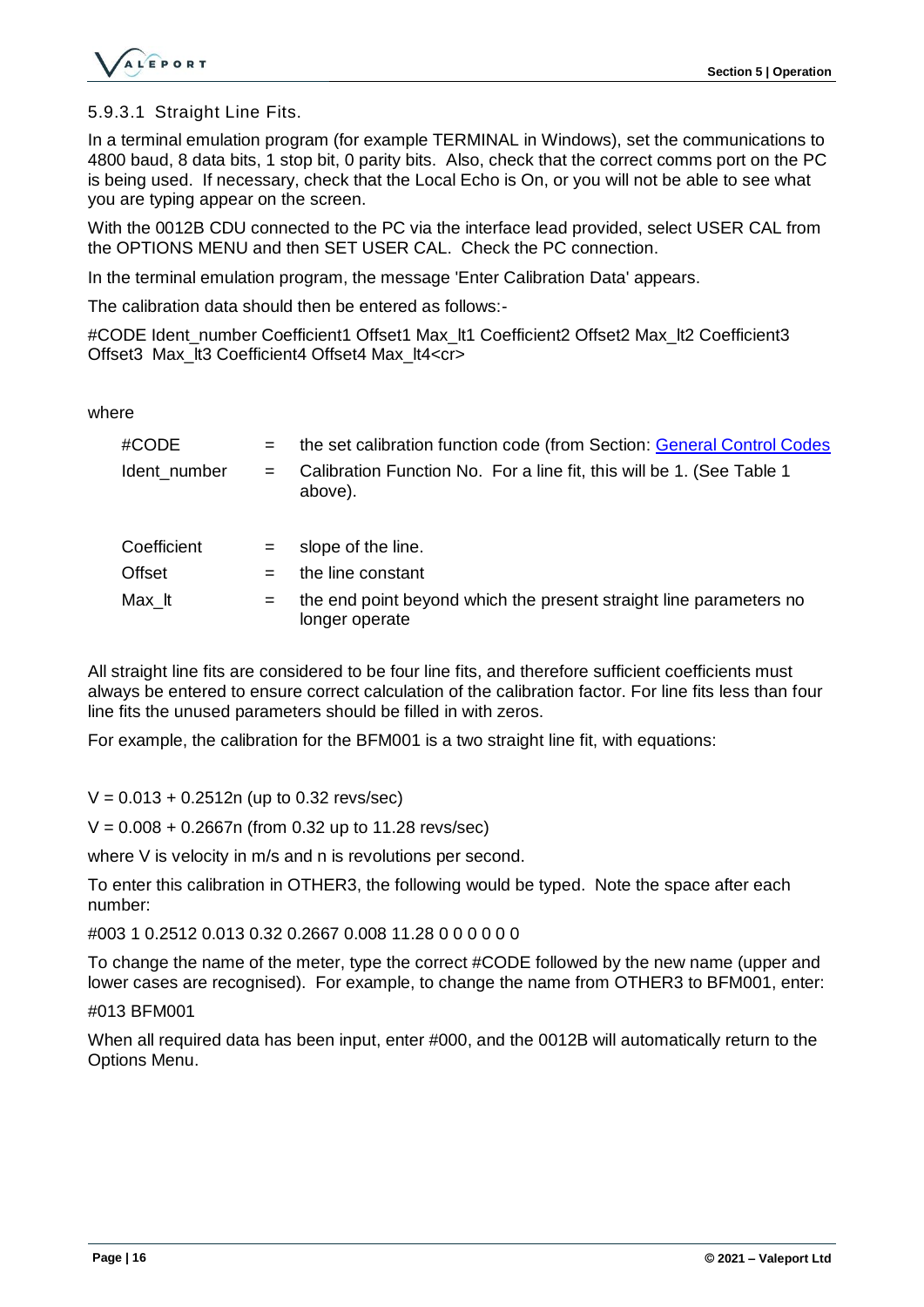

#### 5.9.3.2 Polynomial Fits.

In a terminal emulation program (for example TERMINAL in Windows), set the communications to 4800 baud, 8 data bits, 1 stop bit, 0 parity bits. Also, check that the correct comms port on the PC is being used. If necessary, check that the Local Echo is On, or you will not be able to see what you are typing appear on the screen.

With the 0012B CDU connected to the PC via the interface lead provided, select USER CAL from the OPTIONS MENU and then SET USER CAL. Check the PC connection.

In the terminal emulation program, the message 'Enter Calibration Data' appears.

The calibration data should then be entered as follows:-

#CODE Ident\_number C7 C6 C5 C4 C3 C2 C1 C0<cr>

where

| #CODE               | $=$          | the set calibration function code see Section: General Control Codes                    |
|---------------------|--------------|-----------------------------------------------------------------------------------------|
| Ident number        | $=$ $\qquad$ | Calibration Function No. For a polynomial fits, this will be 2. (See<br>Table 1 above). |
| C <number></number> |              | $=$ X Coefficient factor                                                                |

(X7 \* C7) +( X6\*C6) + (X5 \* C5) + (X4 \* C4) + (X3 \* C3) + (X2 \* C2) + (X1 \* C1) + C0

All polynomial fits are considered to be seventh order fits (i.e. of the format above), and therefore sufficient coefficients must always be entered to ensure correct calculation of the calibration factor. For polynomial fits less than seventh order, the unused parameters should be filled in with zeros.

For example, your calibration equation may be:

 $V = 0.001n5 + 0.003n4 + 0.6n3 + 7.03n2 + 0.6n + 4.1$ 

where V is velocity in m/s and n is revolutions per second.

To enter this calibration in OTHER3, the following would be typed. Note the space after each number:

#003 2 0 0 0.001 0.003 0.6 7.03 0.6 4.1

To change the name of the meter, type the correct #CODE followed by the new name (upper and lower cases are recognised). For example, to change the name from OTHER3 to BFM001, enter:

#### #013 BFM001

When all required data has been input, enter #000, and the 0012B will automatically return to the Options Menu.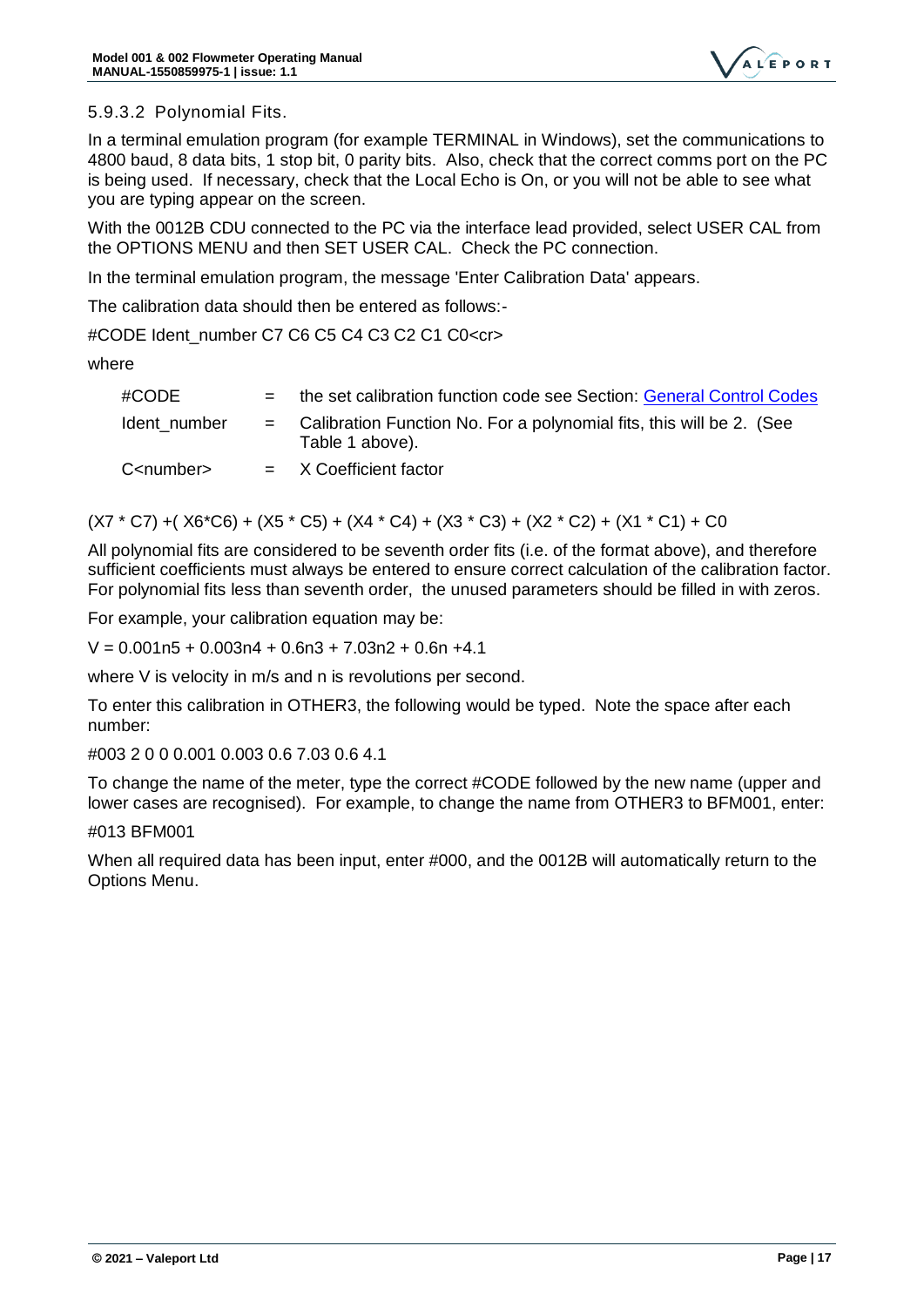

# <span id="page-20-0"></span>6 Flowmeter Spares

Valeport maintains full spares, service and repair facilities for all its instruments. In the event of spares or additional items being required, the main sub-assemblies and spare parts are detailed below.

| <b>BFM0011</b>   | Current meter fitted with 127 mm dia. x 0.27m pitch impeller                                                           |
|------------------|------------------------------------------------------------------------------------------------------------------------|
| <b>BFM0021</b>   | Current meter fitted with 50 mm dia. x 0.1m pitch impeller                                                             |
| <b>BFM0012B</b>  | Real time velocity and revolution counting control unit                                                                |
| <b>BFM0013</b>   | Set of 3 stainless steel wading rods, each 0.5m long, graduated in cms with base<br>plate and direction knob           |
| <b>BFM0014</b>   | 2m long wading cable fitted with reed switch for BFM001 and jack plug                                                  |
| <b>BFM0024</b>   | 2m long wading cable fitted with reed switch for BFM002 and jack plug                                                  |
| <b>BFM0016</b>   | Current meter tail-fin 0.75m long with balance weight                                                                  |
| <b>BFM0017</b>   | 35m conductor/suspension cable (breaking strain 100 Kg) fitted with reed switch<br>for BFM001 and jack plug assemblies |
| <b>BFM0027</b>   | 35m conductor/suspension cable (breaking strain 100 Kg) fitted with reed switch<br>for BFM002 and jack plug assemblies |
| <b>BFM0018</b>   | Suspension bar                                                                                                         |
| BFM0010/1        | BFM001 impeller                                                                                                        |
| BFM0020/1        | BFM002 impeller                                                                                                        |
| BFM0010/2        | Impeller shaft for BFM001 c/w nuts and washer                                                                          |
| BFM0020/2        | Impeller shaft for BFM002 c/w nuts and washer                                                                          |
| BFM0010/4        | Reed switch assembly for BFM001                                                                                        |
| BFM0020/4        | Reed switch assembly for BFM002                                                                                        |
| <b>BFM0010/5</b> | Additional wading rod                                                                                                  |
| <b>BFM0015</b>   | Carrying case for wading set                                                                                           |
| <b>BFM0019S2</b> | Carrying case for suspension set                                                                                       |
| <b>BFM0019S1</b> | Carrying case for wading and suspension set                                                                            |
| <b>BFM001/M</b>  | Operating and instruction manual incl. calibration chart                                                               |

For spare parts not listed above, please consult the factory. Valeport recommend that all equipment is returned to the factory for all service or repairs. Please refer to the Guarantee Certificate for our terms regarding the return of equipment.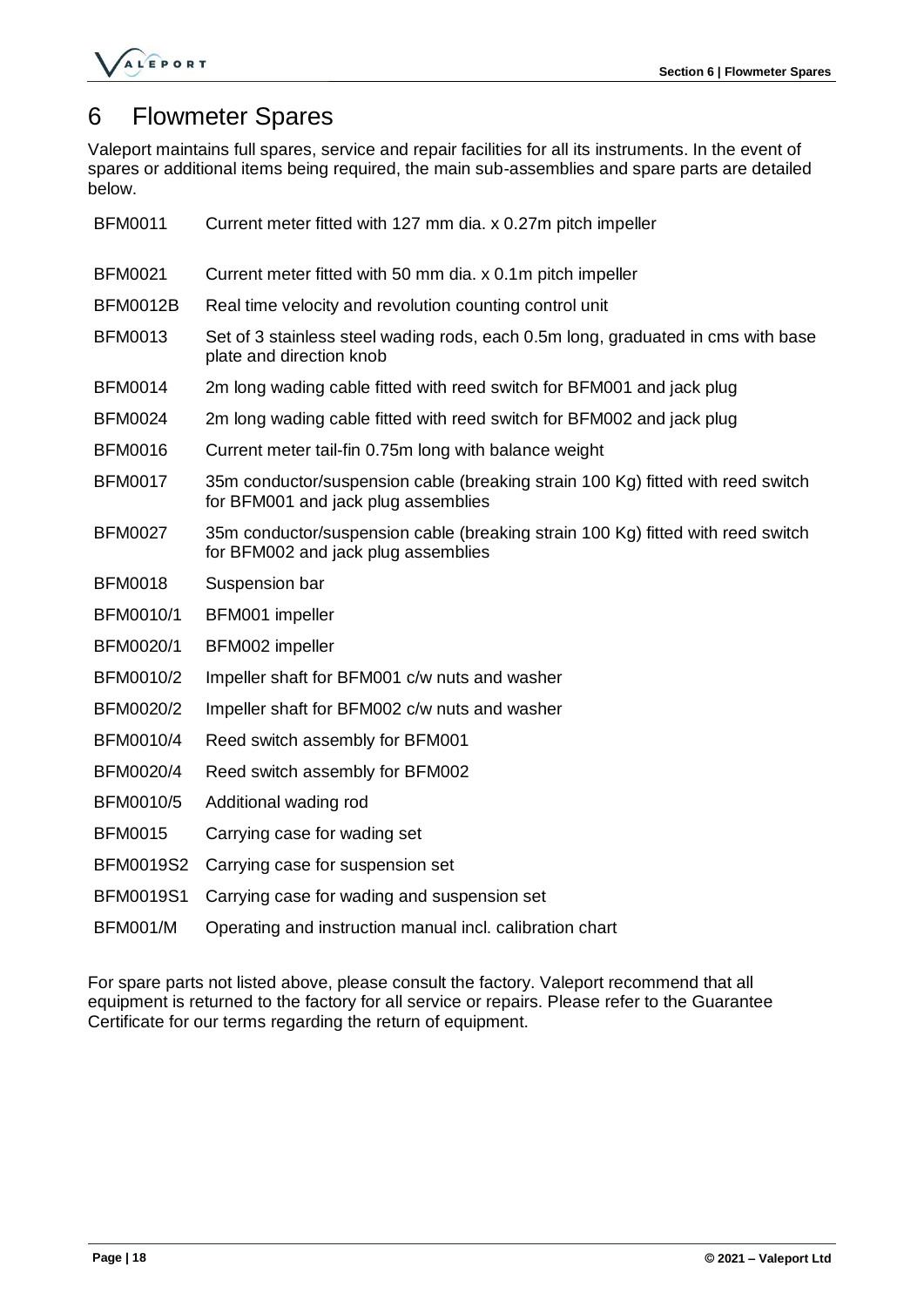

# <span id="page-21-0"></span>6.1 Gauging Accessories

In addition to the standard "Braystoke" BFM001 and BFM002 flowmeter equipment, Valeport manufacture a range of accessories to assist with Gauging operations. These accessories include:

| SK7 to SK90   | Columbus Sinker Weights, 7 to 90 kgs                                 |
|---------------|----------------------------------------------------------------------|
| <b>SK100</b>  | <b>Suspension Derrick</b>                                            |
| <b>SK178S</b> | Gauging Winch Fitted with 35m cable and connections for the BFM001/2 |
| <b>SK178L</b> | Large Gauging Winch with 100m cable and connections                  |

For full details on these products and Valeport's complete range of hydrological and oceanographic equipment, please consult the factory.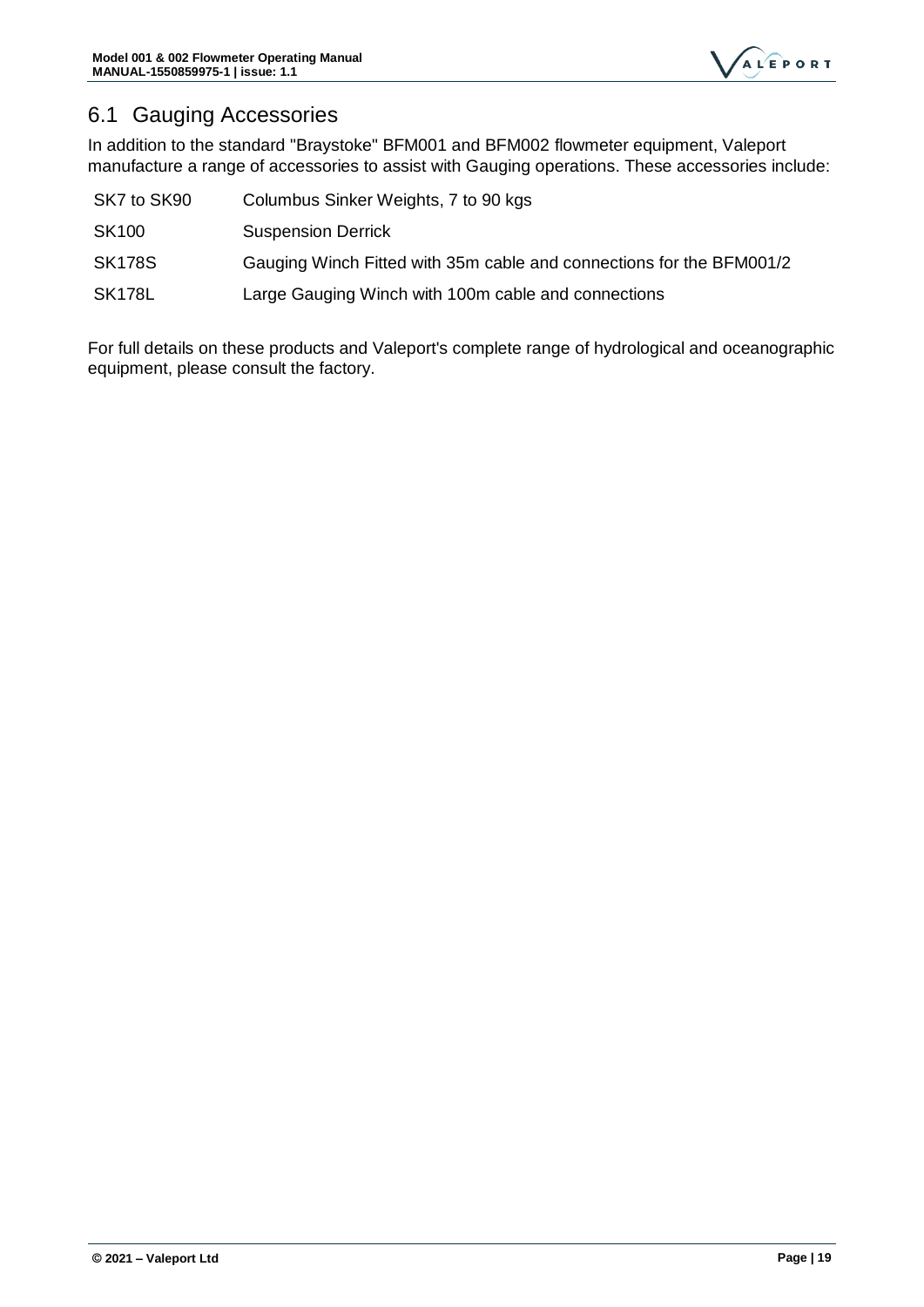

# <span id="page-22-0"></span>7 Figures

<span id="page-22-2"></span><span id="page-22-1"></span>7.1 Figure 1 - Sectional Diagram BFM001



**Figure 1 – Sectional Diagram BFM001**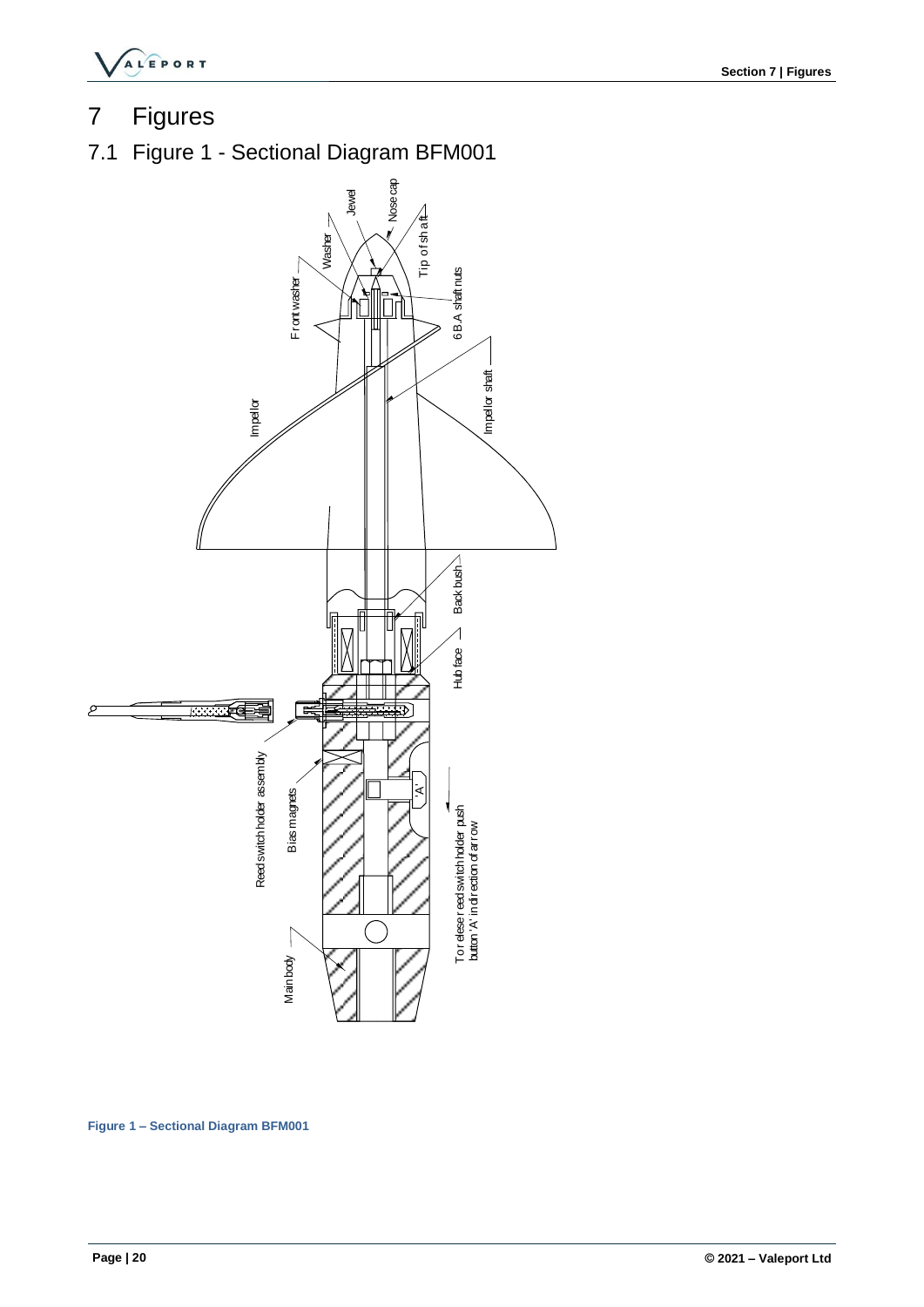

# <span id="page-23-0"></span>7.2 Figure 2 - BFM001 Impeller Shaft Setting



<span id="page-23-1"></span>**Figure 2 – BFM001 impeller shaft setting**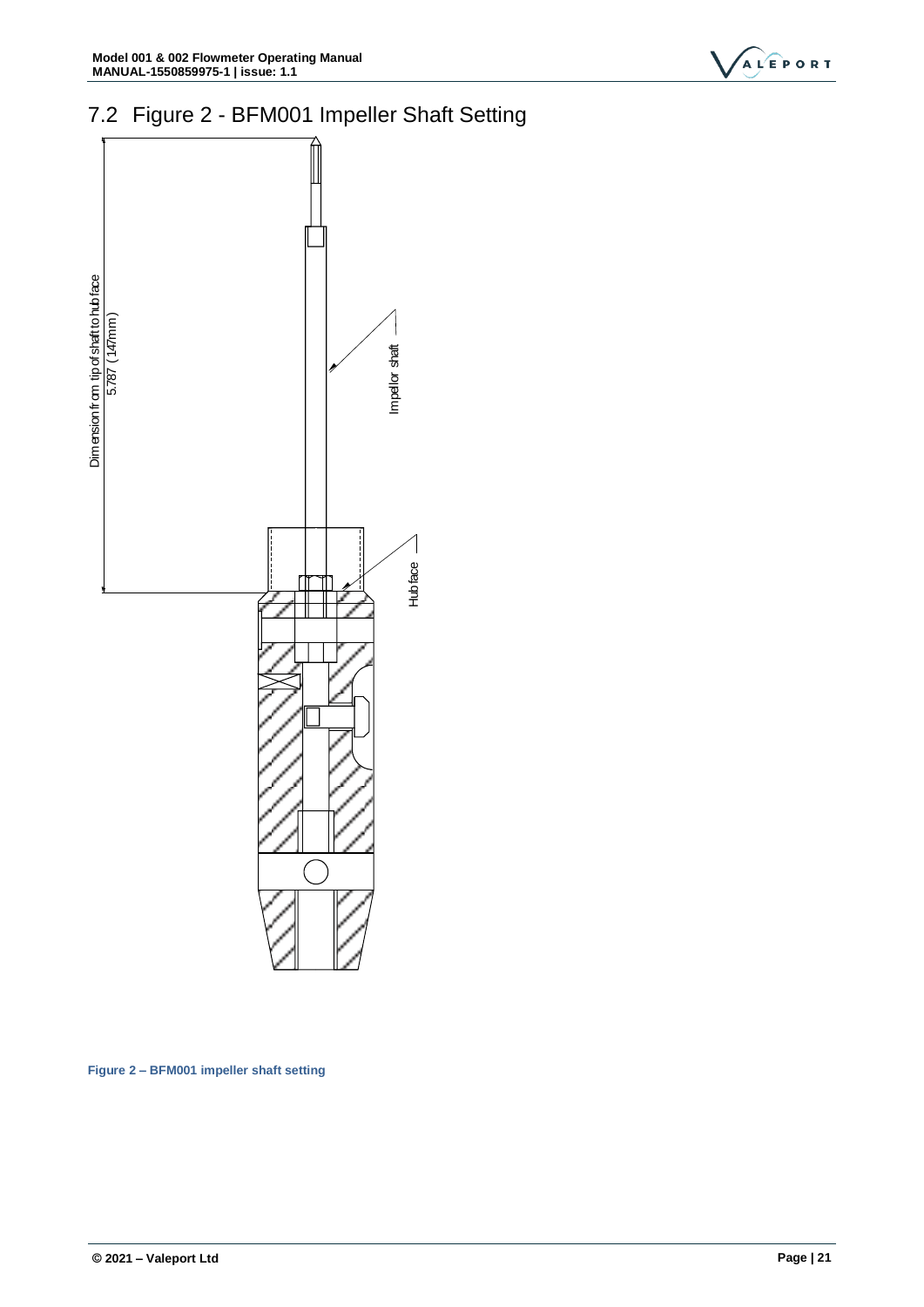

<span id="page-24-0"></span>7.3 Figure 3 - Sectional Diagram of BFM002



<span id="page-24-1"></span>**Figure 3 – sectional diagram of BFM002**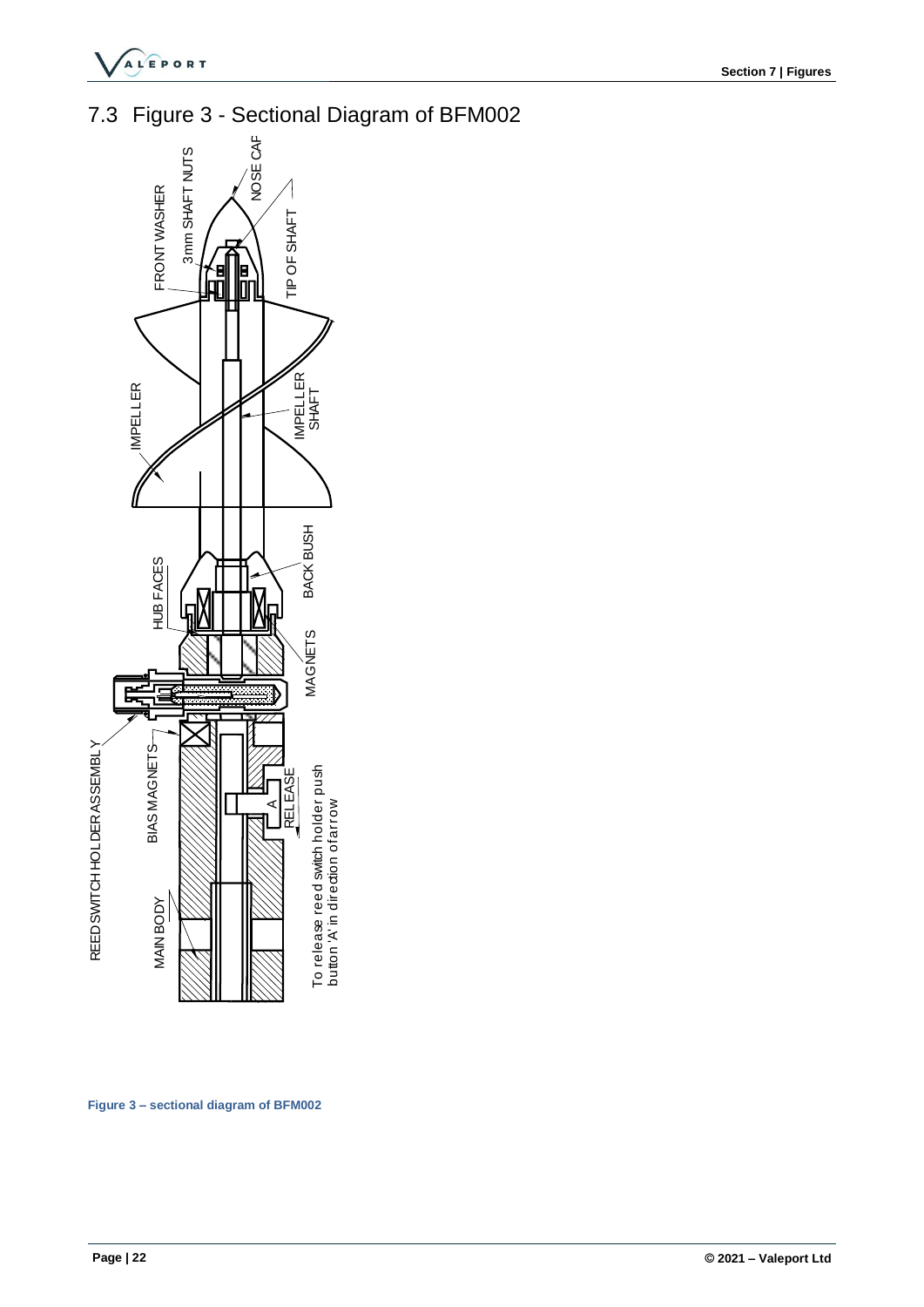

# <span id="page-25-0"></span>7.4 Figure 4 - BFM002 Impeller Shaft Setting



<span id="page-25-1"></span>**Figure 4 – BFM002 impeller shaft setting**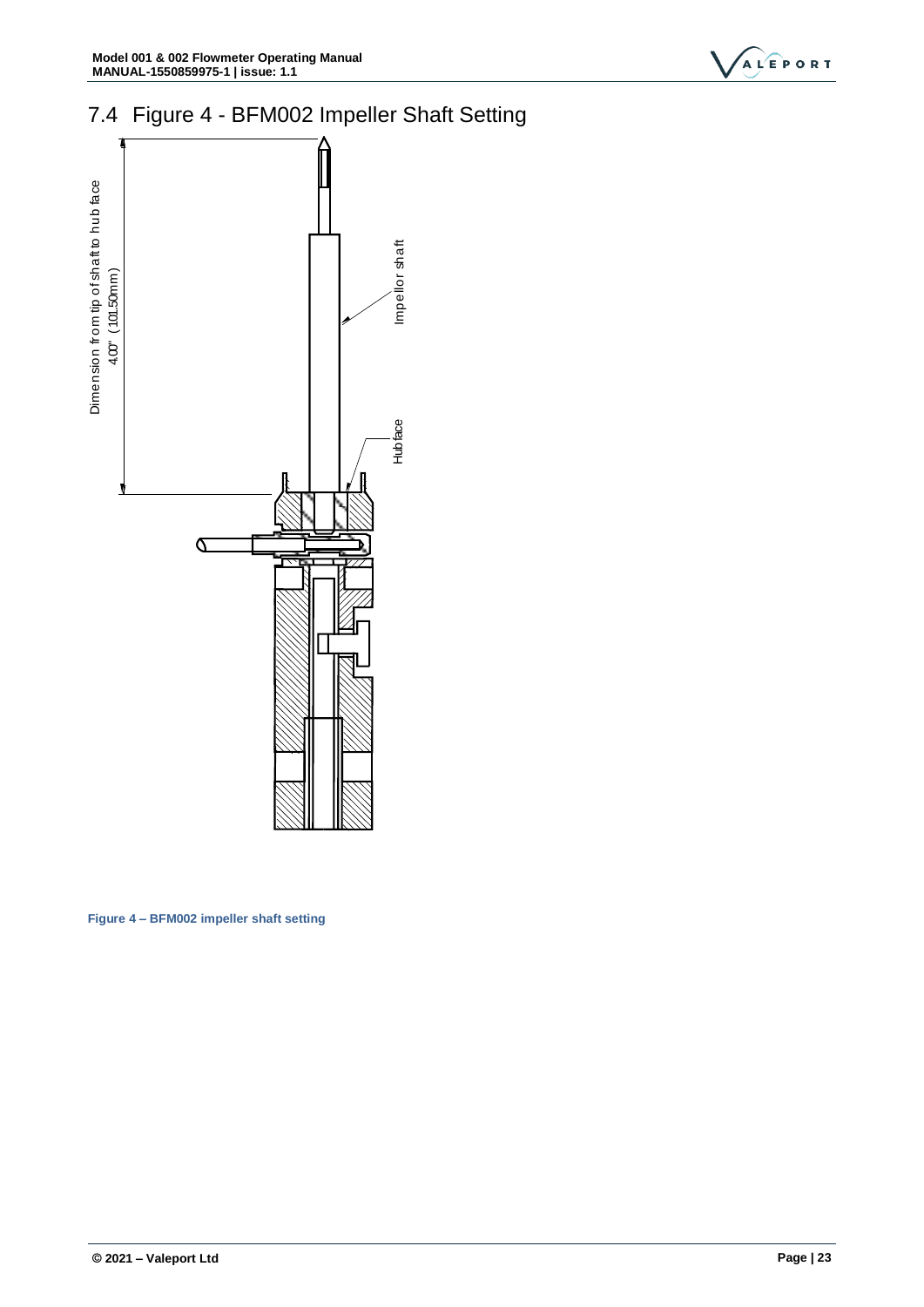

# <span id="page-26-0"></span>7.5 Figure 5 - Reed Switch Assembly



**Figure 5 – reed switch assembly**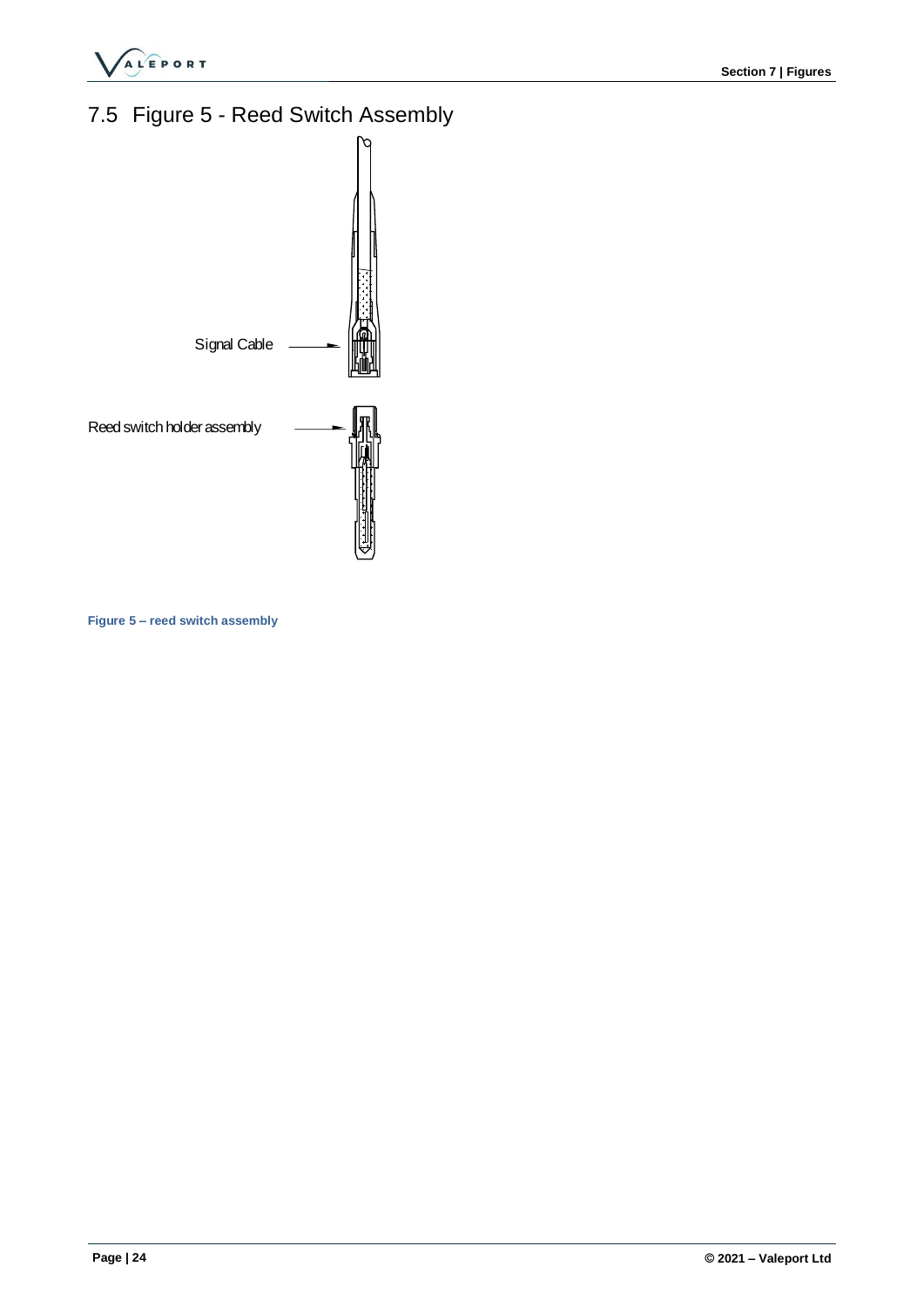

# <span id="page-27-0"></span>8 EU Declaration of Conformity - CE Marking

Any changes or modifications to the product or accessories supplied, that are not authorised by Valeport Ltd, could void the CE compliance of the product and negate your authority to operate it. This product has demonstrated CE compliance under conditions that include the use of shielded cables. It is important that you use shielded cables compliant with the product's conformance, to protect from potential damage and reduce the possibility of interference to other electronic devices

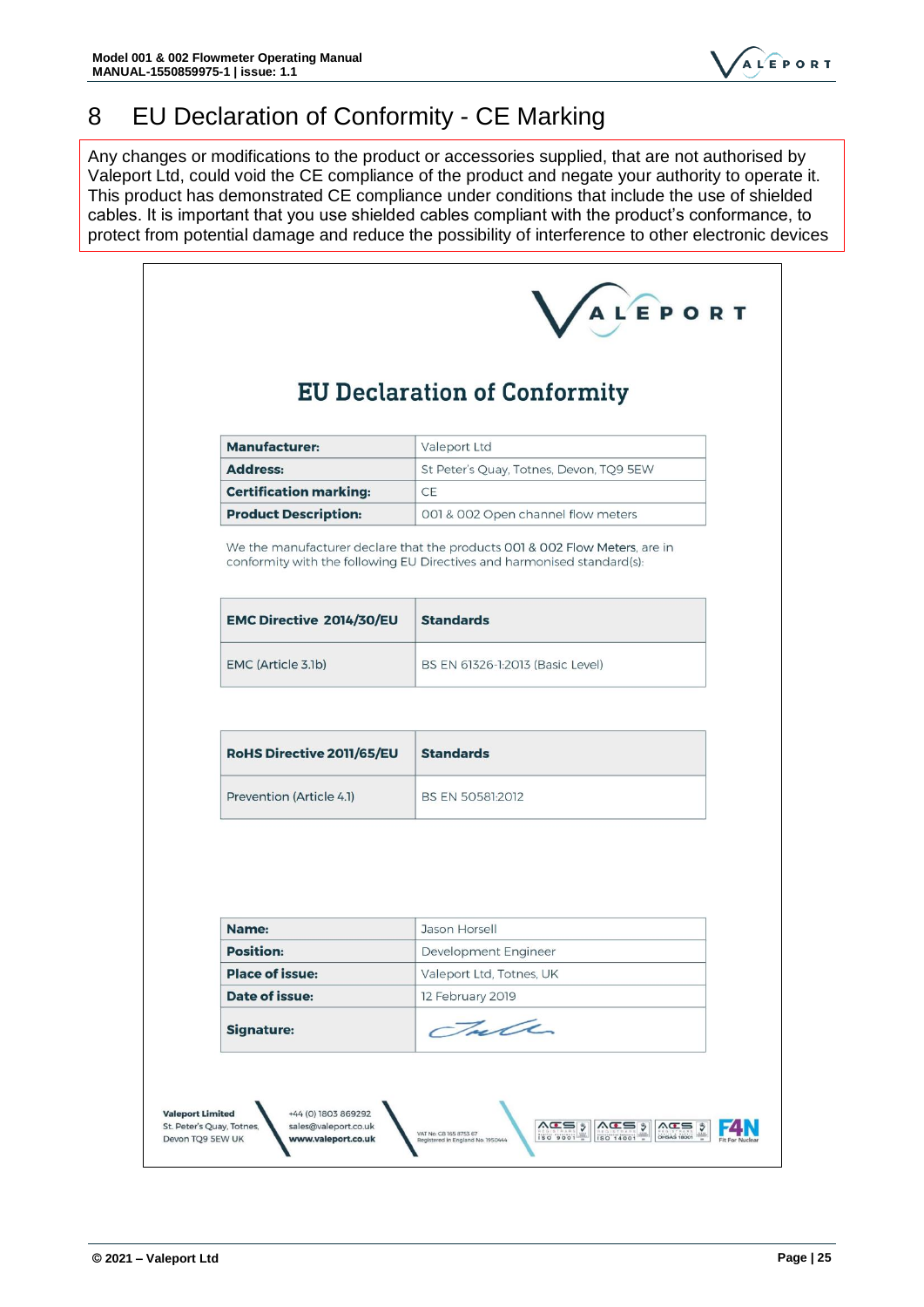# <span id="page-28-0"></span>**APPENDICES**

# <span id="page-28-1"></span>A-1 Group Calibration of the 8011 Series Impeller

As fitted to the Valeport "Braystoke" BFM001 flowmeter

# <span id="page-28-2"></span>A-1.1 Definition

The calibration given here is not that of any individual meter, but one synthesised from tests carried out at the Hydraulics Research Station, Wallingford, UK in March 1981 on a sample batch of 19 instruments with rod suspension. The calibration is based upon standards set by the British Standards Institution, BS3680, Part 8A, 1973.

# <span id="page-28-3"></span>A-1.2 Application

It applies to the BFM001 Meter fitted with the 125 mm (5 inch) diameter impeller, but only those fitted with the 8011 series impeller, introduced from June 1981. A systematic error would result if the calibration were applied, incorrectly, to any other type of Valeport meter.

# <span id="page-28-4"></span>A-1.3 Recognition

The prefix number 8011 is marked on the trailing edge of the impeller blades, together with the individual serial number of the impeller. The 8011 series may also be recognised by:

- i. the blades taper in thickness from root to tip (some earlier meters had blades of uniform thickness).
- ii. a 'land' or 'step' about 3mm wide on the impeller hub, forward to the leading edge of the blades (on the preceding 475 series, the root of the impeller blade leading edge is flush with the forward end of the hub).

| Speed of Rotation, n |       | Speed of Flow, V   |            |
|----------------------|-------|--------------------|------------|
| (rev/s)              |       | (m/s)              |            |
| Min                  | Max   |                    |            |
| 0.07                 | 0.32  | $0.013 + 0.2512$ n | Equation 1 |
| 0.32                 | 11.28 | $0.008 + 0.2667$ n | Equation 2 |

# <span id="page-28-5"></span>A-1.4 Rating Equations and Table

Equation 1 extends from 0.031 to 0.093 m/s.

Equation 2 extends from 0.093 to 3.016 m/s.

These equations are evaluated in the attached ready-reference Calibration Chart, which covers the full range of the general calibration.

Limited tests have shown that the calibration may be extended to about 18 rev/sec (5 m/s) without significant loss of precision. The Calibration Chart is extended to include flow speeds up to 5 m/s.

The BFM001 may also be used successfully at flow speeds in excess of 5 m/s. The flow speed should be calculated from the Rating Equation. There may however be a significant variation from the computed flow speed and it is recommended that, if the Meter is to be used regularly at flow speeds in excess of 5 m/s, an individual calibration of the Meter is undertaken.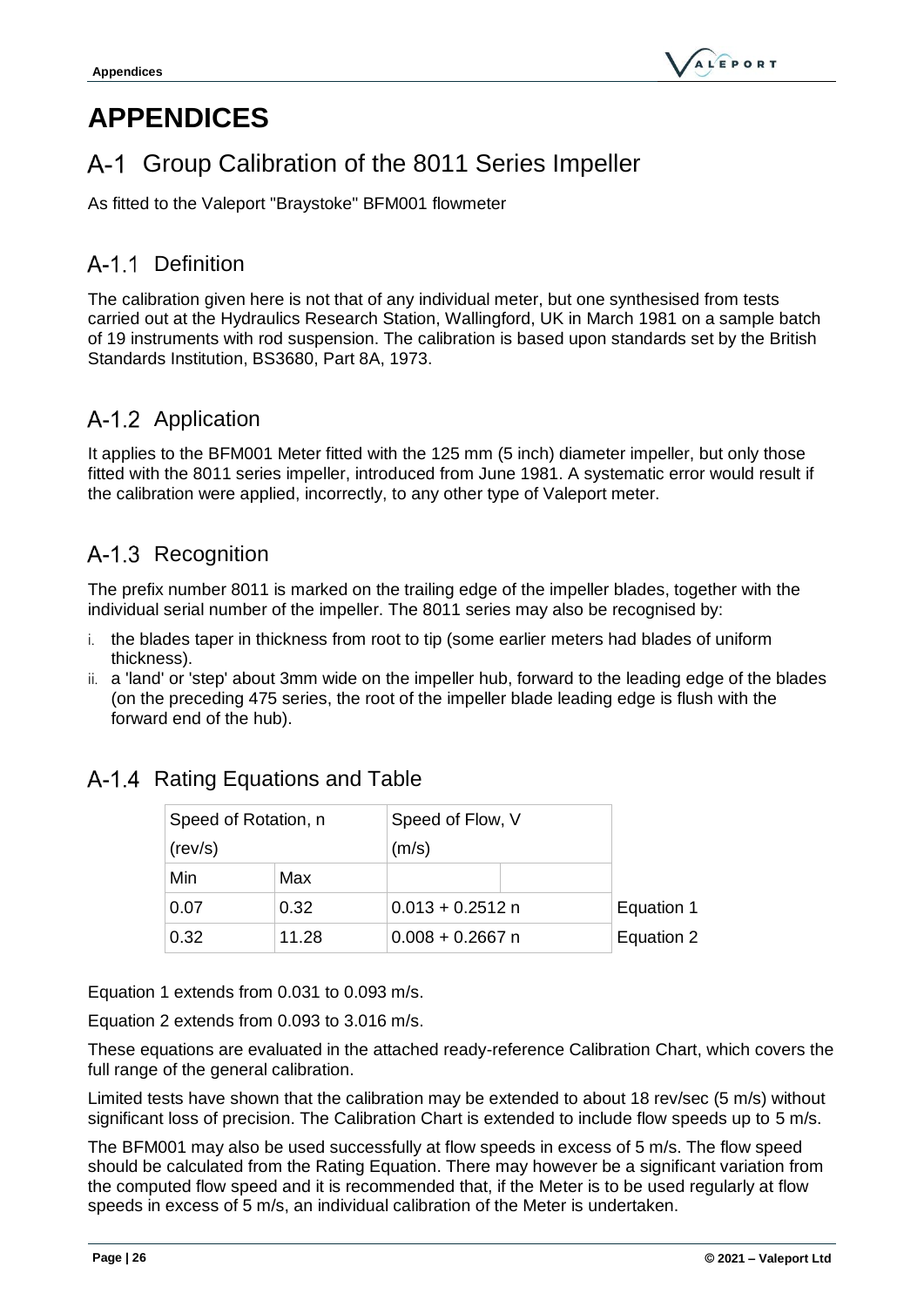

# <span id="page-29-0"></span>A-1.5 Reliability

Over most of the flow speed range, above about 0.15 m/s, any particular BFM001 meter with 8011 type Impeller is expected (at 95 per cent confidence level) to perform within ±1.5 per cent of the indication of the group calibration. At very low flow speeds, although the uncertainty remains small in absolute terms, it increases rapidly if considered as a percentage of the flow speed being measured. The following table illustrates this.

| <b>Flow Speed</b><br>(m/s) | 3.00  | 2.00  | 1.00  | 0.50  | 0.25  | 0.15  | 0.10  | 0.07  | 0.03  |
|----------------------------|-------|-------|-------|-------|-------|-------|-------|-------|-------|
| Uncertainty<br>(m/s)       | 0.045 | 0.023 | 0.011 | 0.005 | 0.004 | 0.002 | 0.002 | 0.003 | 0.004 |
| %                          | 1.5   | 1.2   | 1.1   | 1.1   | 1.5   | 1.4   | 2.3   | 4.4   | 14.0  |

It is particularly important therefore, not to extrapolate the first equation of the group calibration below the stated lower limit.

### <span id="page-29-1"></span>A-1.6 Individual Calibration

If the uncertainty levels shown above are higher than desirable for a particular application of the meter, then it should be calibrated individually. However, there will still be the unavoidable tolerance which exists with any calibration process. If the meter is to be used mainly with cable suspension, individual calibration may also be justified.

### <span id="page-29-2"></span>A-1.7 Further Details

The method of deriving the group calibration, together with detailed results, is given in Report No. DE53 Calibration B1/2 'Group Calibration for the Braystoke Type BFM001 Current Meter with 8011 Series Impeller June 1981' of the Hydraulics Research Station, Wallingford, Oxon OX10 8BA, UK.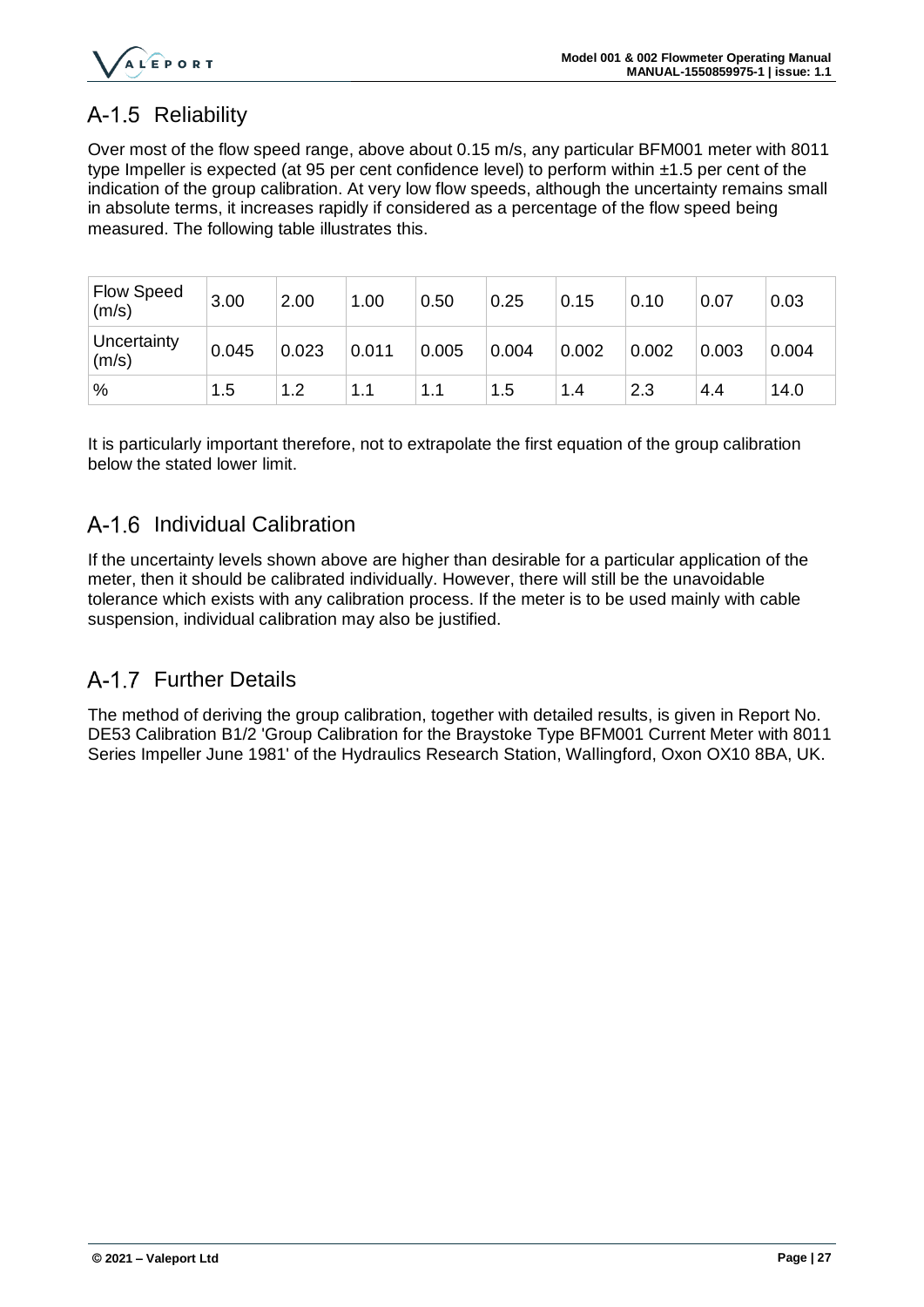# <span id="page-30-0"></span>A-2 Group Calibration of the 1178 Series Impeller

As fitted to the Valeport "Braystoke" BFM002 flowmeter

### <span id="page-30-1"></span>A-2.1 Summary

It is customary to calibrate current meters individually, which is expensive and time consuming. For a family of physically identical meters a less costly and generally satisfactory alternative is a group calibration. This is synthesised from the performance of a sample batch or group of meters and indicates the average performance of the entire family.

The following Group Calibration B2/2 has been derived for the Braystoke type BFM002 current meter with 50 mm impeller, which became available from early 1978. Subsequently, the impellers carried the reference number 1178. The calibration is based on tests of 20 meters, all on 20 mm diameter rod suspension, in the meter rating tank at the Hydraulics Research Station over the period June 1976 to February 1982.

| Speed of Rotation, n |       | Speed of Flow, V   |            |
|----------------------|-------|--------------------|------------|
| (rev/s)              |       | (m/s)              |            |
| Min                  | Max   |                    |            |
| 0.26                 | 0.97  | $0.034 + 0.0991$ n | Equation 1 |
| 0.97                 | 4.71  | $0.023 + 0.1105$ n | Equation 2 |
| 4.71                 | 27.86 | $0.039 + 0.1071$ n | Equation 3 |

The limiting values of rotation speed correspond to flow speeds of 0.060, 0.130, 0.543 and 3.023 m/s respectively. The equations are evaluated as a ready reference rating table, see following pages.

The tolerance, or uncertainty, of computed flow speed using the above group calibration compared with the measured flow speed at the same rotation speed is approximately constant in percentage terms above 0.5 m/s. The value then does not exceed 2.2% at the 95% confidence level. However, at lower speeds the percentage uncertainty is much greater. In this range it is more realistic to consider the uncertainty in terms of absolute speed; the value is near constant around 0.01 m/s at speeds between 0.06 and 0.50 m/s.

The current meter should not be used at speeds below about 0.15 m/s if avoidable, due to the wide uncertainty at low speed.

A Preliminary Group Calibration for the Braystoke BFM002 Current Meter was printed by the former Water Data Unit of the Department of the Environment as an un-numbered research paper in October 1980. It was derived from tests of 11 meters. The present report includes 10 of these results supplemented by others from a further 10 meters; the rating equations given above replace the preliminary group calibration which should not be used.